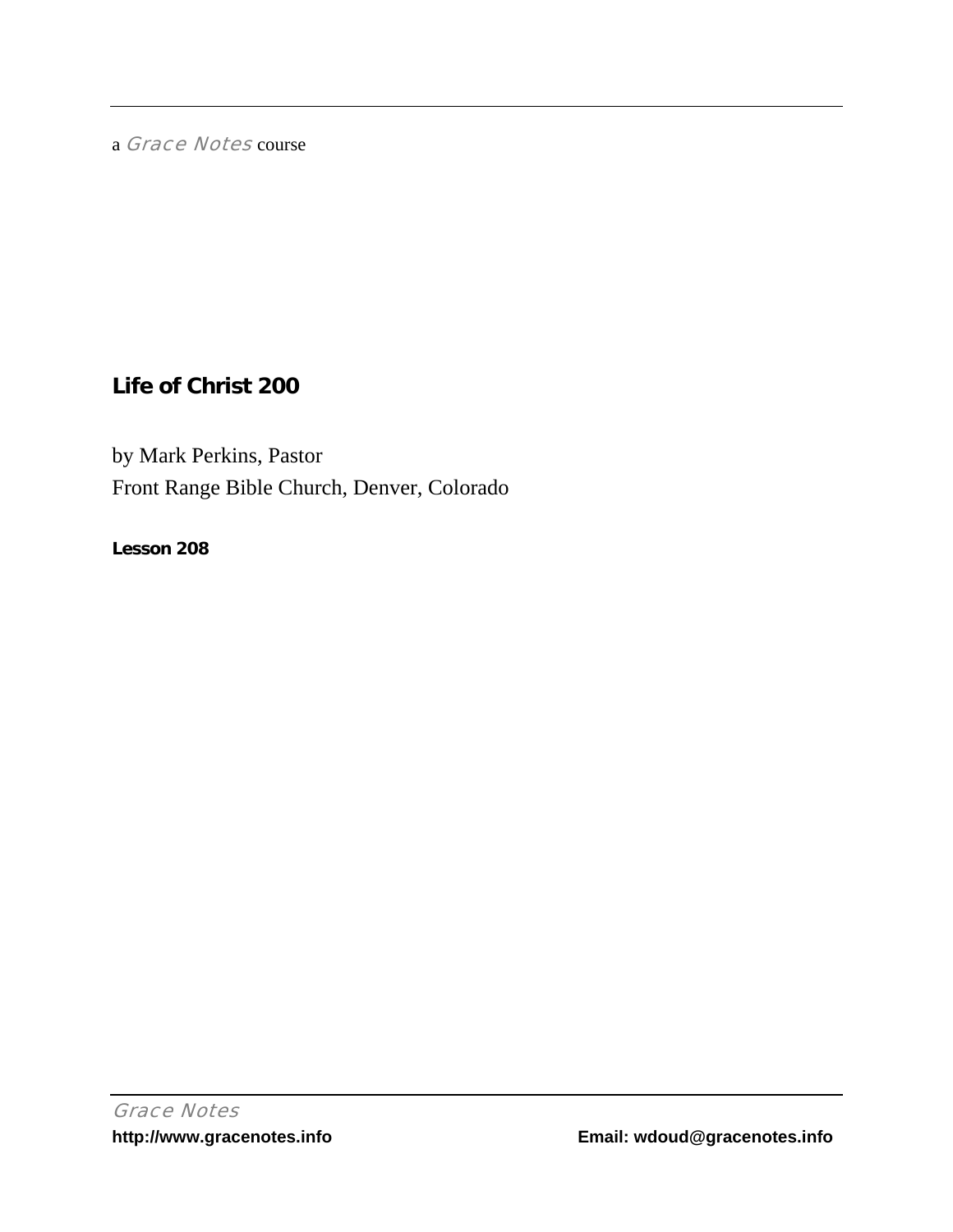## Life of Christ 208

### **Contents**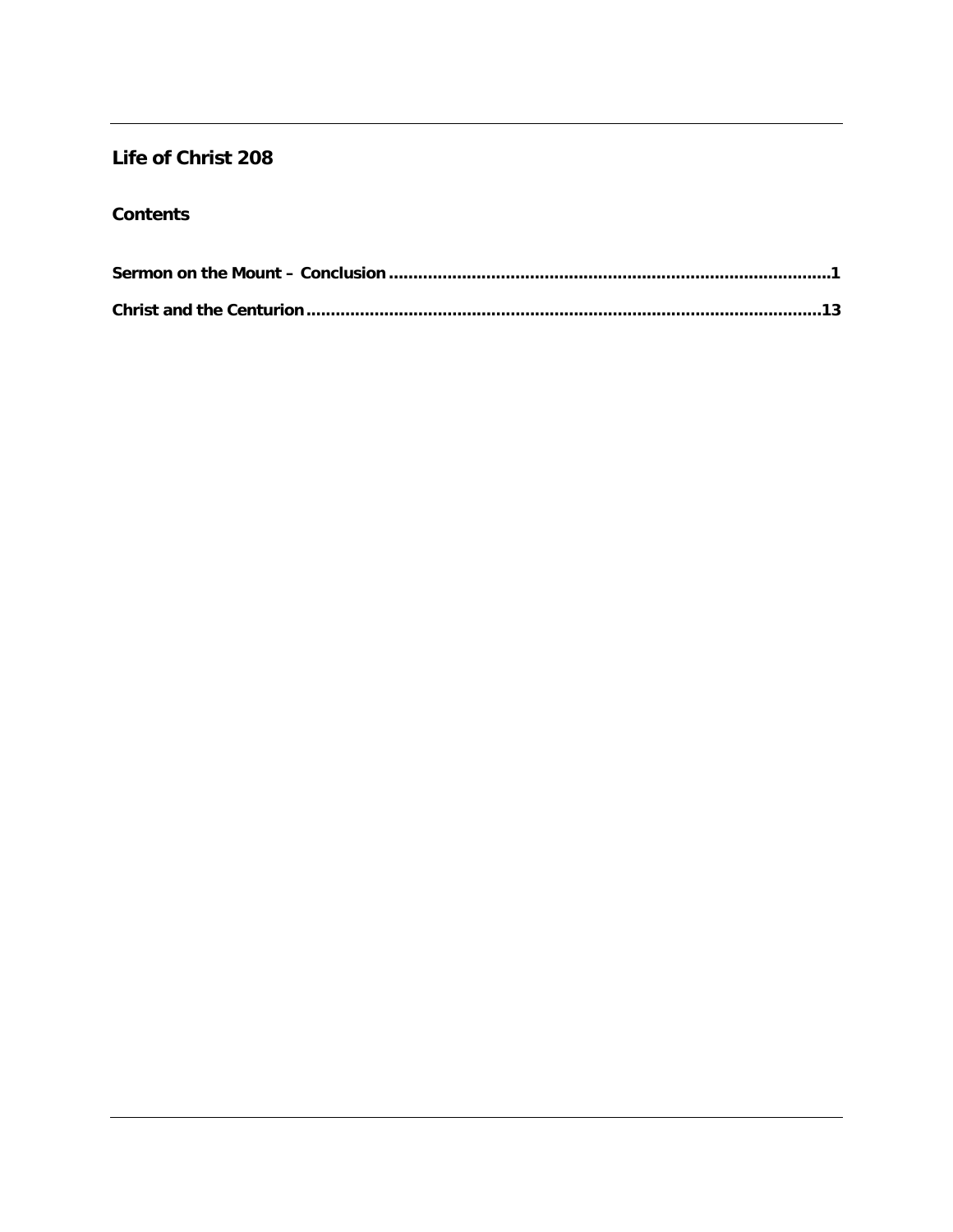#### <span id="page-2-0"></span>**Sermon on the Mount – Conclusion**

Matthew 7:7-29

Luke 6:31, 43-49

I. The Outline of the passage.

A. The completion of the discourse on volition, Matthew 7:7-11.

1. The quest and its promised result, vv. 7-8.

2. The metaphor of human giving; man compared to God, vv. 9-10.

3. The conclusion, v.11.

B. The statement of the golden rule, and final conclusion of the discourse on judging, v.12 (Luke 6:31).

C. The parable of the gates, related to salvation, vv. 13-14.

D. Distinctions among prophets, vv. 15-20 (Luke 6:43-45).

1. The false prophet compared to a wolf, v. 15.

2. The metaphor of the trees and fruit, vv.16-19 (Luke 6:43-44).

3. The correlation of the metaphor to reality, Luke 6:45.

4. The conclusion, v.20.

E. Distinctions for the Kingdom from the tribulational frame of reference, vv.21-27 (Luke 6:46-49).

- 1. The present attitude, Luke 6:46.
- 2. The future judgment, v.21a.
- 3. The standard for the judgment, v.21b.

4. The excuses of the damned at the baptism of fire, v.22.

5. The response of Jesus Christ, v.23.

6. The parable of the foundations, vv.24-27 (Luke 6:47-49).

F. The response of the crowd, vv. 28-29.

II. Exposition.

A. The completion of the discourse on volition, Matthew 7:7-11.

1. The quest and its promised result, vv. 7-8, "(7) Ask and it will be given to you, seek and you will find, knock and it will be opened to you; (8) For

everyone who asks will receive and who seeks will find, and to whoever knocks it will be opened."

a. Whereas Christ has just finished a brief saying on negative volition, this now turns to the subject of positive volition. The principle: God is always faithful to positive volition.

b. Each of these three actions must be directed toward God; God must be the subject matter. However, intermediate means may be employed to introduce others to God, mostly people.

c. The future indicative of the verbs AITEO, ZETEO, and KROUO shows beyond a shadow of a doubt that God is faithful to those who express an interest in Him.

d. Perhaps the best Scriptural illustration of this principle comes from Acts 8:25-40.

(1) Verses 25-28, "(25) So when they had solemnly testified and spoken the word of the Lord, they stared back to Jerusalem, and were preaching the gospel to many villages of the Samaritans. (26) But an angel of the Lord spoke to Philip saying, 'Get up and go south to the road that descends from Jerusalem to Gaza.' (This is a desert road.) (27) So he got up and went; and there was an Ethiopian eunuch, a court official of Kandake, queen of the Ethiopians, who was in charge of all her treasure; and he had come to Jerusalem to worship; (28) and he was returning and sitting in his chariot, and was reading the prophet Isaiah."

(a) Philip had been preaching to great effect in Samaria; when the apostles heard of his success, they sent Peter and John down from Jerusalem to further the ministry.

(b) On their way back to Jerusalem, while they were preaching through the villages of southern Samaria, an angel of the Lord spoke directly to Philip, and led him to the desert road that descends from Jerusalem to the sea at Gaza.

(c) Luke includes the fact that it was a desert road to tell us that it was not traveled much at all.

(d) While he was descending this road to Gaza, Philip happens across an Ethiopian eunuch.

(e) This man was everything that a Jew would despise; he was racially and even different in appearance - he was a black man; he was sexually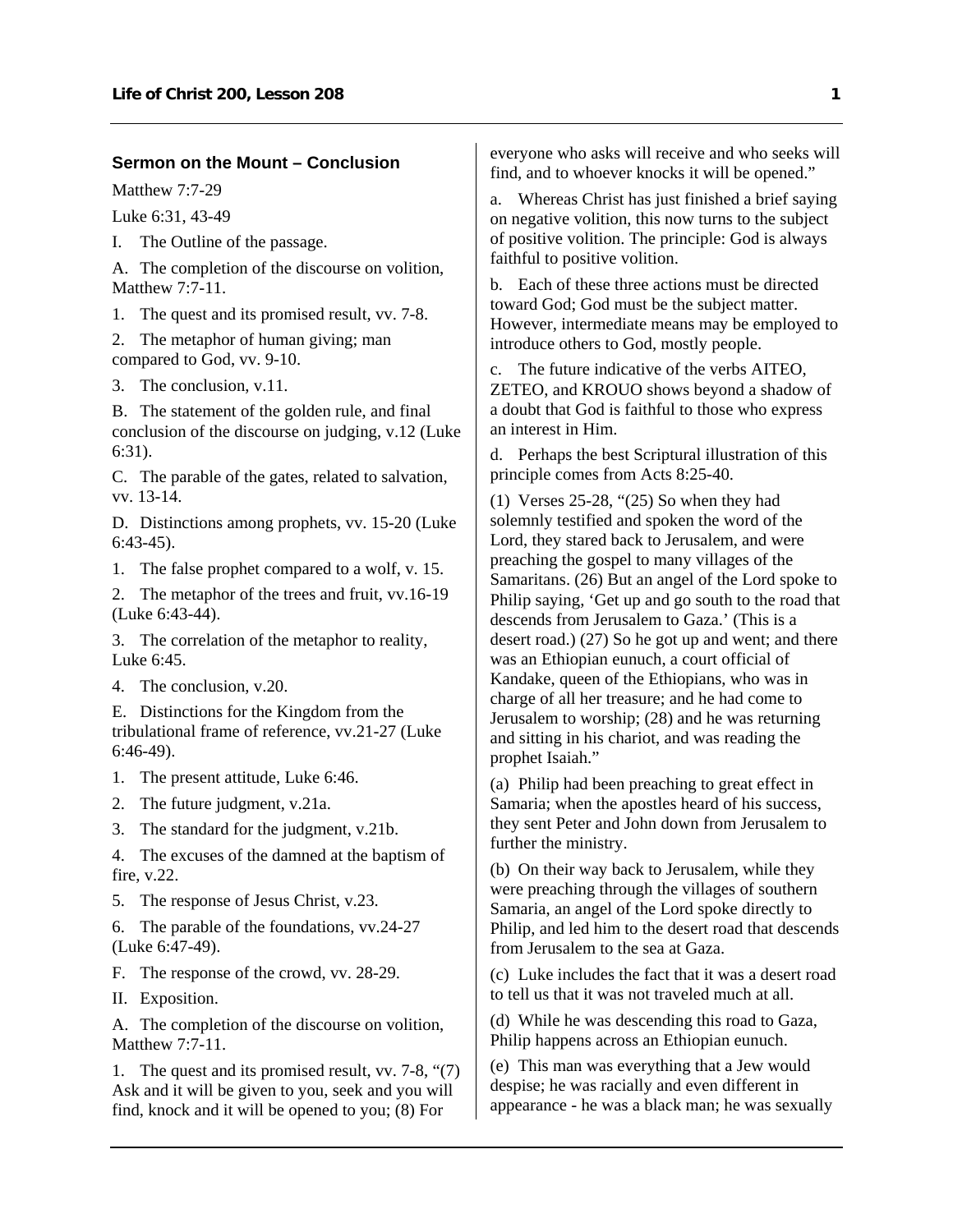incapable, something the Jews held in high regard; he was a treasury official from the royal palace.

(f) He had been castrated so that he could be trusted in the chambers of the Kandake. Kandake was the title of the queen, not her first name.

(g) This man had been to Jerusalem to worship God according to the Jewish faith. The Ethiopians had a long association with Israel, going back to the time of Solomon, when the queen of Sheba (a kingdom including Ethiopia) visited Jerusalem.

(h) 1 Kings 10 records the visit of that famous queen; she had visited Jerusalem to validate the claims of Solomon's wisdom. After meeting Solomon, this queen said (v.9) "Blessed be the Lord you God who delighted in you to set you on the throne of Israel; because the Lord loved Israel forever, therefore He made you king, to do justice and righteousness." She returned to her own land with the report. Apparently it persisted for a thousand years.

(i) And just at that moment, in no coincidence at all, this court official is reading the scroll of Isaiah.

(j) Now consider what he encountered in Jerusalem; prejudice and disappointment. Remember, the Pharisees are there; Saul of Tarsus is there. The Jews hated foreigners with a passion; they were racists of the worst degree.

(k) It was about a day's ride from Jerusalem to Gaza; this man had taken a lengthy leave of absence from his important work in order to worship in Jerusalem; imagine his grave disappointment on this, the day of his return. He is crushed, but he is trusting Scripture and not people!

(2) Verses 29-35, "(29) Then the Spirit said to Philip, 'Go up and join this chariot.' (30) Philip ran up and heard him reading Isaiah the prophet, and said, 'Do you understand what you are reading?' (31) And he said, 'Well, how could I, unless someone guides me?' And he invited Philip to come up and sit with him. (32) Now the passage of Scripture which he was reading was this: 'He was led as a sheep to slaughter; and as a lamb before its shearer is silent, so He does not open His mouth. (33) In humiliation His judgment was taken away; who will relate His generation? For

His life is removed from the earth.' (34) The eunuch answered Philip and said, 'Please tell me, of whom does the prophet say this? Of himself or of someone else? (35) Then Philip opened his mouth, and beginning from this Scripture he preached Jesus to him."

(a) The Ethiopian had gone to Jerusalem to worship, and that he found no help there in his spiritual quest is now obvious. He is trying to do it on his own, and he cannot. It is certain that no one in Jerusalem had time for him.

(b) And what Jew in Jerusalem could this man of the suffering Messiah of Isaiah 53? And yet the man of the Scripture had only just been there, and had only just died a few years ago.

(c) If ever there was a softball pitch in the history of the gospel, this had to be it. Who is the man? Jesus Christ.

(3) The following verses record the baptism of the eunuch and Philip's passage on to Azotus and the cities of the Mediterranean seacoast.

(4) Ask, and it shall be given; seek, and you will find; knock and it will be opened to you.

2. The metaphor of human giving; man compared to God, vv. 9-10. "(9) Or what man is there among you who when his son asks him for bread, will give to him a stone? (10) Or also, if he will ask for a fish, he will not give him a snake, will he?"

a. Again Christ illustrates from the ludicrous. This illustration is fitting to describe the nature of God's response to positive volition.

b. "Hey dad, I'm hungry. Can have some bread?" "Here son, eat this stone instead."

c. "O.K., then, how about some fish?" "Here is a snake instead (tastes like chicken)."

d. It is ludicrous. Now God is our Father, and He is perfect and good.

3. The conclusion, v.11. "Therefore if you while evil know to give good gifts to your children, how much more your Father Who is in heaven will give good things to those who ask Him."

a. We are evil. That is, we are human and weak and have sin natures.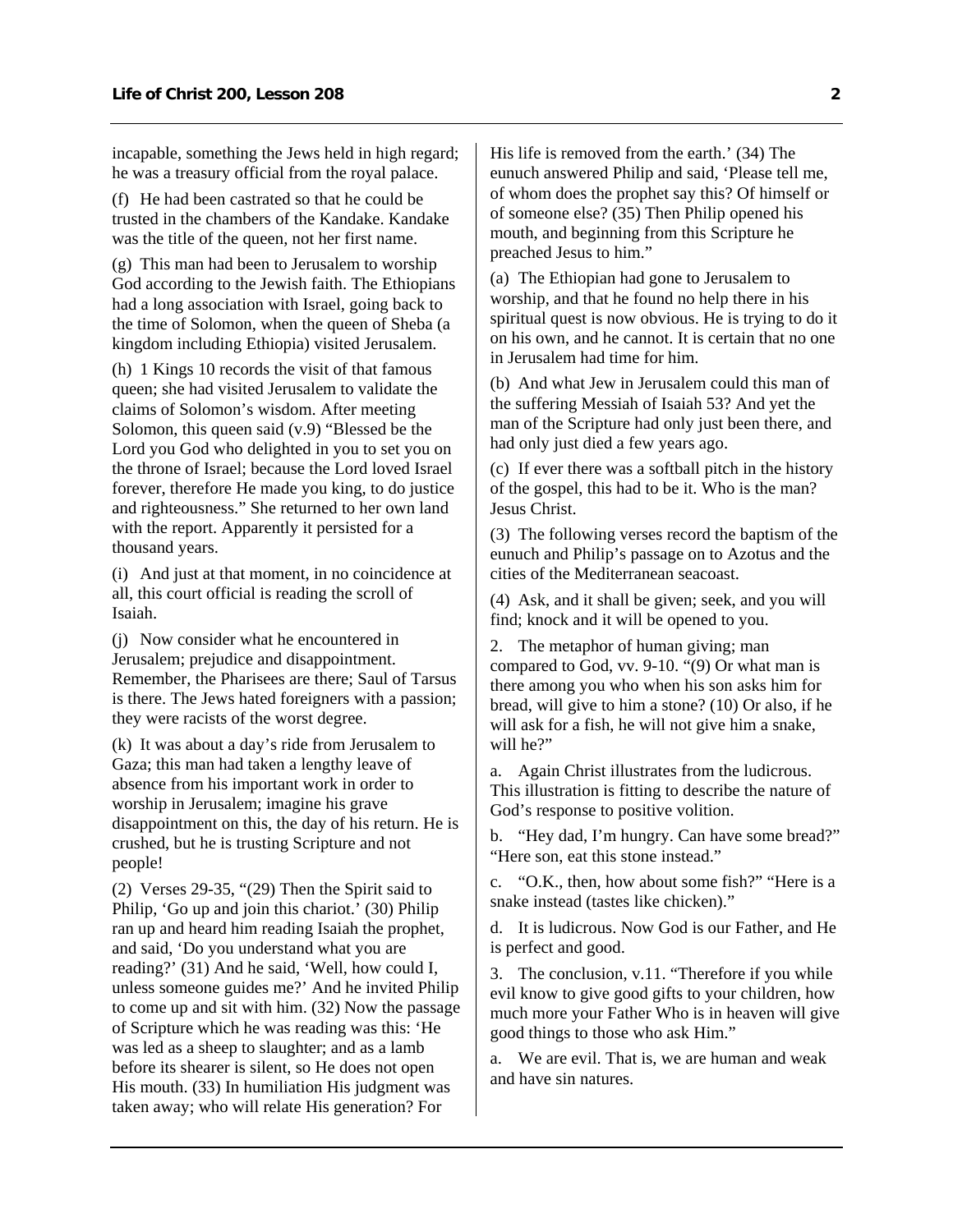b. From our establishment consciences, totally apart from spirituality, we know to give good gifts to our children.

c. But God is perfect and infinitely better than any of us. And all the human race qualify as the children of God in the figurative sense.

d. He is the creator of our souls, and more our Father than any human parent could lay claim. Human parents only produce the earthly shell; God makes the soul.

e. And if we ask Him for wisdom, he supplies. James 1:5, "But if any of you lacks wisdom, let him ask of God, who gives to all generously and without reproach, and it will be given to him."

B. The statement of the golden rule, and final conclusion of the discourse on judging, v.12 (Luke 6:31), "Therefore however you want men to treat you, so also you treat them; For this is the Law and the Prophets."

1. The insertion of the golden rule right here is quite significant, as it brings to a close the discourse on judgment.

2. The expression of virtue love summarizes all that was said in the Law and the Prophets.

3. The Scribes and Pharisees present at this sermon searched the Scriptures all the time, but with illicit motives.

4. On another occasion, the Pharisees would attempt to trick Jesus: Matthew 22:34-40: "(34) But when the Pharisees heard that Jesus had silenced the Sadducees, they gathered themselves together. (35) One of them, a lawyer, asked Him a question, testing Him, (36) 'Teacher, which is the great commandment in the Law?' (37) And he said to him, 'You shall love the Lord your God with all your heart, and with all your soul, and with all your mind.' (38) This is the great and foremost commandment. (39) The second is like it, 'You shall love your neighbor as yourself.' (40) On these two commandments depend the whole Law and the Prophets.'"

a. This Pharisee wants Jesus to commit to just one of the ten commandments; Jesus performs a flanking maneuver on him and chooses one from outside the ten.

b. Christ instead chooses another commandment from Deuteronomy that serves as a guide for all function in the Christian life.

5. Love God; love others. That is it - because virtue love is the opposite of judgment.

6. 1 John 4:7-21 review.

7. The law with regard to sinful frames of reference.

a. This golden rule that Christ has issued us remains as the greatest common sense rule for human behavior that anyone has ever given us.

b. But here is what it does not say: however another person wants to be treated, that is how you must treat them.

c. Rather, this golden rule demands consistency between how you desire to be treated and how you treat others. It is a rule that when honestly applied, eliminates all hypocrisy.

d. This golden rule does not apply with regard to sinful and even criminal behavior; you are not required to cater to anyone's sin nature.

e. But idiosyncrasies may or may not come from complexes of sin in the soul. So that, if you would have others tolerate your idiosyncrasies, that is, lay them aside so that they are not an issue to them in any way, you must then have the same attitude in yourself.

(1) Colossians 3:12-13, "(12) And so, as those who have been chosen of God, holy and believed, put on a heart of compassion, kindness, humility, gentleness and patience; (13) bearing with one another, and forgiving each other, whoever has a complaint against anyone; just as the Lord forgave you, so also should you."

(2) The second exhortation is from verses twelve and thirteen.

(a) Verse twelve contains a command to put on godly character, which of course comes through faith perception of the truth.

(b) Verse thirteen mentions some ways in which that godly character might be applied.

(c) Specifically, Godly character should be applied in these ways:

ANECHOMENOI means to put up with someone. The idea is that you put up with the non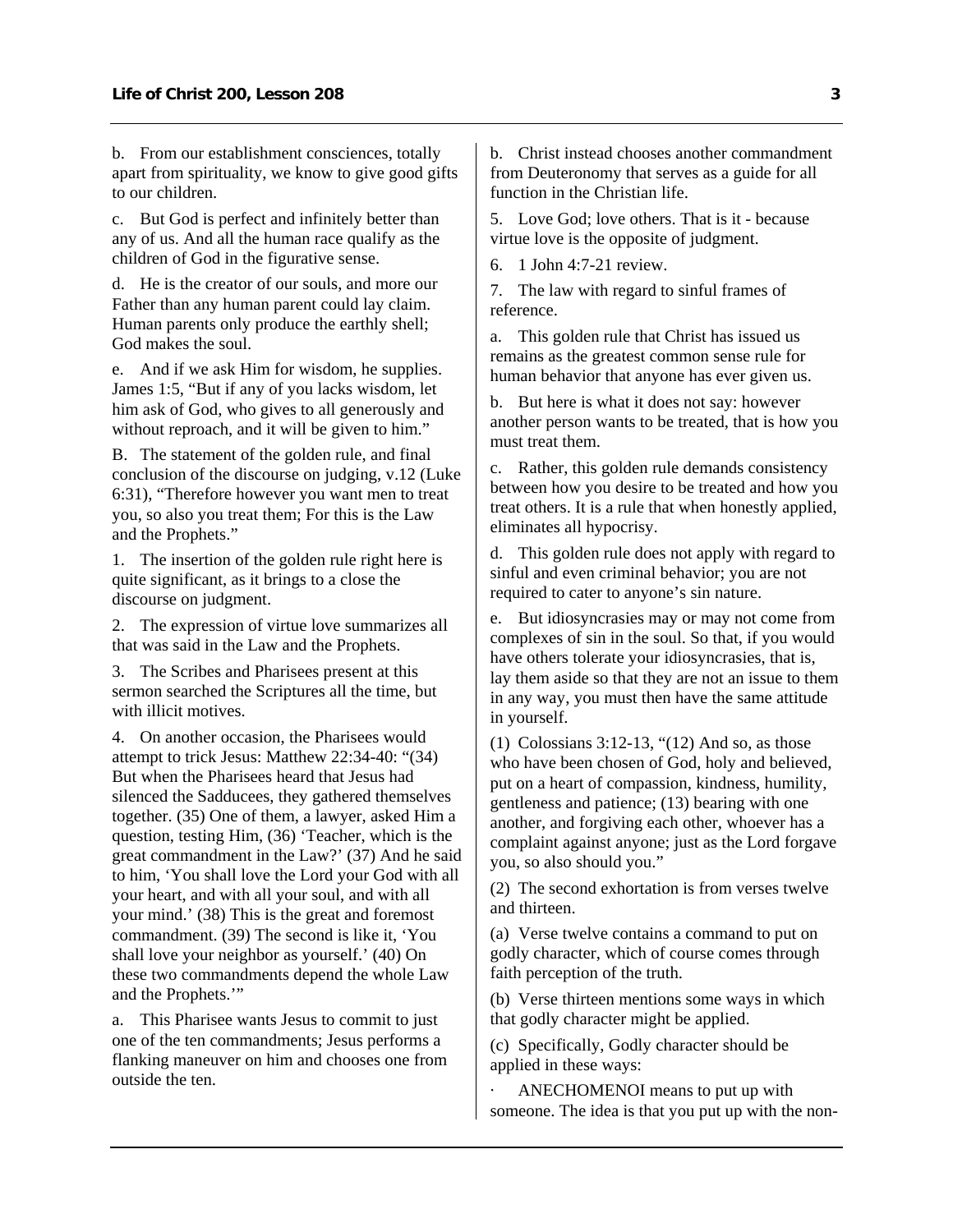sinful idiosyncrasies of others; their quirks and oddities. It means literally 'to have again.' I think it may have had something to do with in-laws.

CHARIZOMENOI concentrates on the sinful side of things. It means to give something free of charge and without expectation of return. Here it is a metaphor for forgiveness

f. Furthermore, Christians must be aware that those without doctrine are weak in their souls; extra sensitivity is therefore required (Laws of Christian Behavior).

C. The parable of the gates, related to salvation, vv. 13-14, " (13) Enter through the narrow gate; "The gate is wide and the way is spacious which leads unto destruction and many are they who enter through it. (14) "The gate is narrow and the way has become constricted that leads unto life and few are they who find it.""

1. The aorist imperative EISELTHATE gives a command that is to happen immediately; since it refers to salvation, the aspect of that verb is punctilear. Believe in one moment of time.

2. The narrow gate is one that would allow one man at a time; it is the sally port of the ancient world.

3. Two synonyms describe the way to destruction:

a. PLATEIA - a broad thing or place; a big wide flat area.

b. EURUCHOROS - roomy or spacious, even comfy; a real-estate agent's word. (erratum for translation)

4. The way to destruction is broad; many have traveled that path; and because of peer pressure and cosmic propaganda of every kind, it is by far easiest one to take.

5. On the other hand the gate to salvation is narrow and constricted.

a. Narrow is STENE, pretty much just like our own idea of it.

b. TETHLIMMENE is the perfect passive participle of THLIBO. This verb describes narrow from the frame of reference of a crowded room or especially a crowded passageway.

(1) Since it is perfect passive, it describes a narrowing from outside influence. Someone is pushing in the walls of the room, making it more cramped. Someone on the outside has constricted the entrance, so that it is more difficult to enter.

(2) So this word concentrates on the narrowing and constricting activities of Satan, whereby the Gospel is defamed.

c. It is Satan's desire to keep all unbelievers from a relationship with God.

(1) The individual branch of the cosmic system builds up a false wall of sin between the unbeliever and God.

(2) The propaganda branch continues to disseminate falsehood so that the unbeliever cannot see the right way out of sin.

6. Although the way unto salvation is narrow and constricted, and few find it, remember what Christ has just said:

a. Those who seek will find it.

b. Did Frost have this in mind when he wrote:

Two roads diverged in a yellow wood,

And sorry I could not travel both

And be one traveler, long I stood

And looked down one as far as I could To where it bent in the undergrowth;

Then took the other, as just as fair; And having perhaps the better claim, Because it was grassy and wanted wear; Though as for that the passing there Had worn them really about the same,

And both that morning equally lay In leaves no step had trodden black. Oh, I kept the first for another day! Yet knowing how way leads on to way, I doubted if I should ever come back.

I shall be telling this with a sigh Somewhere ages and ages hence: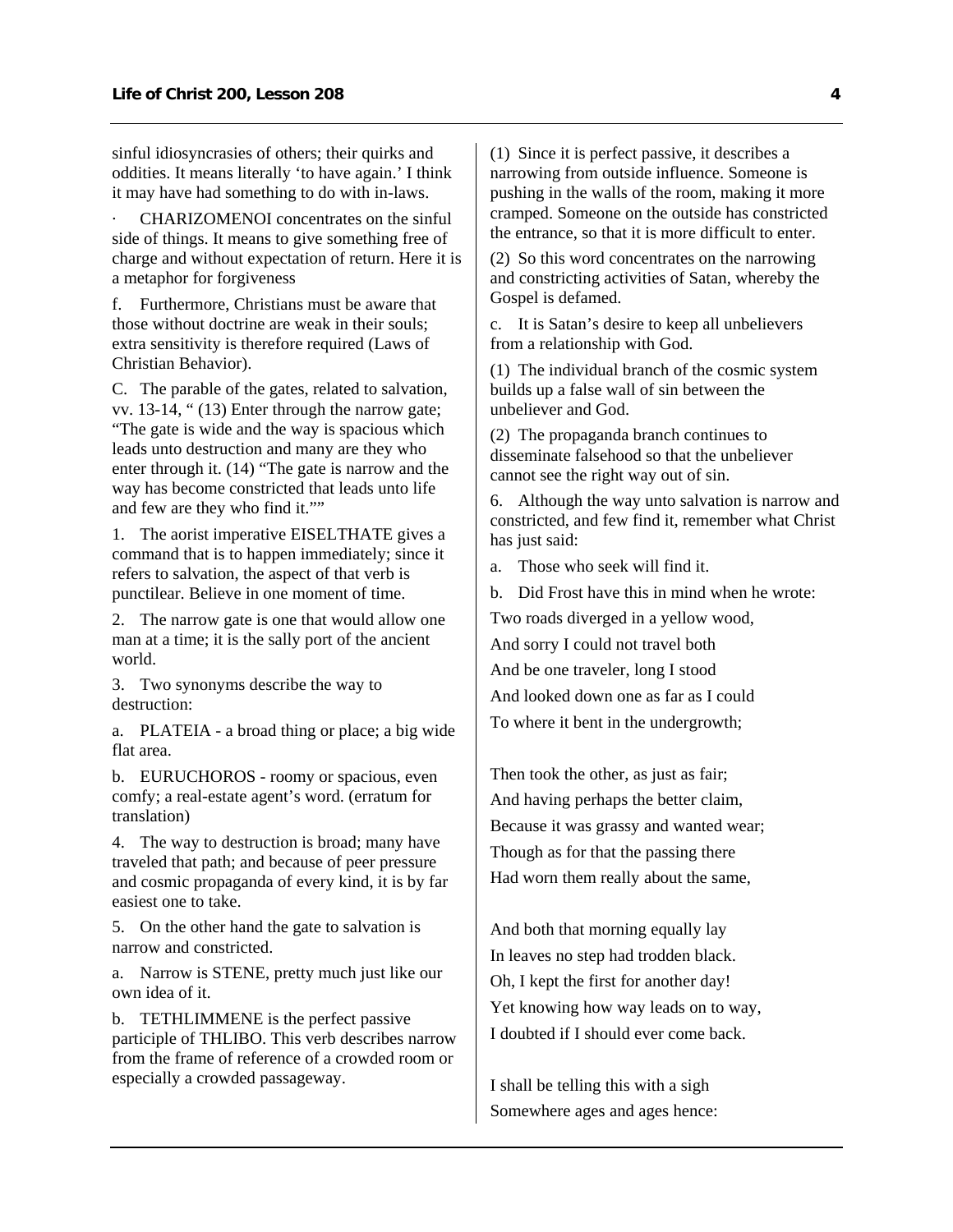Two roads diverged in a wood, And I I took the one less traveled by, And that has made all the difference. Robert Frost (18751963)

D. Distinctions among prophets, vv. 15-20 (Luke 6:43-45).

1. The false prophet compared to a wolf, v. 15, "Beware of the false prophets, who come to you in the clothing of sheep, but inside are ravening wolves."

a. The thing about a false prophet is this: you are a sheep, and he is a wolf. As a wolf he wants to kill you and eat you for dinner, perhaps with a little mint jelly.

b. But in order to kill you, the false prophet must make like a sheep in order to put you at ease.

c. The false prophet usually makes his approach through a personality ploy; that is, he puts on the personality that he thinks will put you at ease. It can be any personality, really.

(1) But a personality is only the way a person outwardly expresses themselves, and that does not necessarily match the content of the heart.

(2) In another context, Solomon said the same thing. Proverbs 5:1-6, "(1) My son, give attention to my wisdom, incline your ear to my understanding; (2) that you may observe discretion and your lips may reserve knowledge. (3) For the lips of an adulteress drip honey and smoother than oil is her speech; (4) But in the end she is bitter as wormwood, sharp as a two-edged sword. (5) Her feet go down to death, Her steps take hold of Sheol. (6) Who does not ponder the path of life; her ways are unstable, she does not know it."

d. In addition, the false prophet will say anything that you thinks you might like to hear. He will deceive by talking in sympathy toward your plight (see the doctrine of the Clique).

e. A false prophet can be anyone in any position in life, including, but not exclusive to pastors. You may have a co-worker that is a cosmic propagandist; a relative; a friend.

f. What makes someone a false prophet is the dissemination of falsehood. They do not have to have some spiritual office.

g. LUKOI HARPAGES is the Greek for 'ravening wolves.' The latter word describes the ruthless hunger of a predatory animal. Inside there is no mercy and no feeling - and a will to devour (Lost World passage).

h. But Christ goes on to describe the distinction between false prophet and true.

2. The metaphor of the trees and fruit, vv.16-19 (Luke 6:43-44), "(16) You will clearly know them from their fruit. Grapes are not gathered from thorn bushes or figs from thistles, are they? (17) So also every good tree bears much fruit, but the rotten tree bears evil fruit. (18) The good tree is not able to bear evil fruit; neither is the rotten tree able to bear good fruit. (19) Every tree which does not bear good fruit is cut down and cast into the fire."

a. The verb EPIGINOSKO is a compound that gives greater clarity to the action of knowing.

b. At its foundation level, it means, 'to really know.' So here is how you can clearly or really know a false prophet.

c. You know them from their fruit. That is, what have they produced within the realm of spirituality? What have they produced for you and for others? What have they produced in their own lives? Are they living the abundant life that is advertised in the word of God?

d. The true prophet bears good fruit; he brings himself and others closer to God.

(1) And it is not that you destroy anyone's privacy by checking for bad fruit and investigating sin with every kind of evil suspicion. That is not a healthy situation.

(2) It is the good fruit that is easily manifest; spiritual growth! The true prophet causes spiritual growth in his congregation; the false prophet cannot!

(3) You don't have to go looking for bad things in the life of the prophet; you just have to consider whether there is vital spiritual growth under his ministry. That will certainly tell you all that you need to know!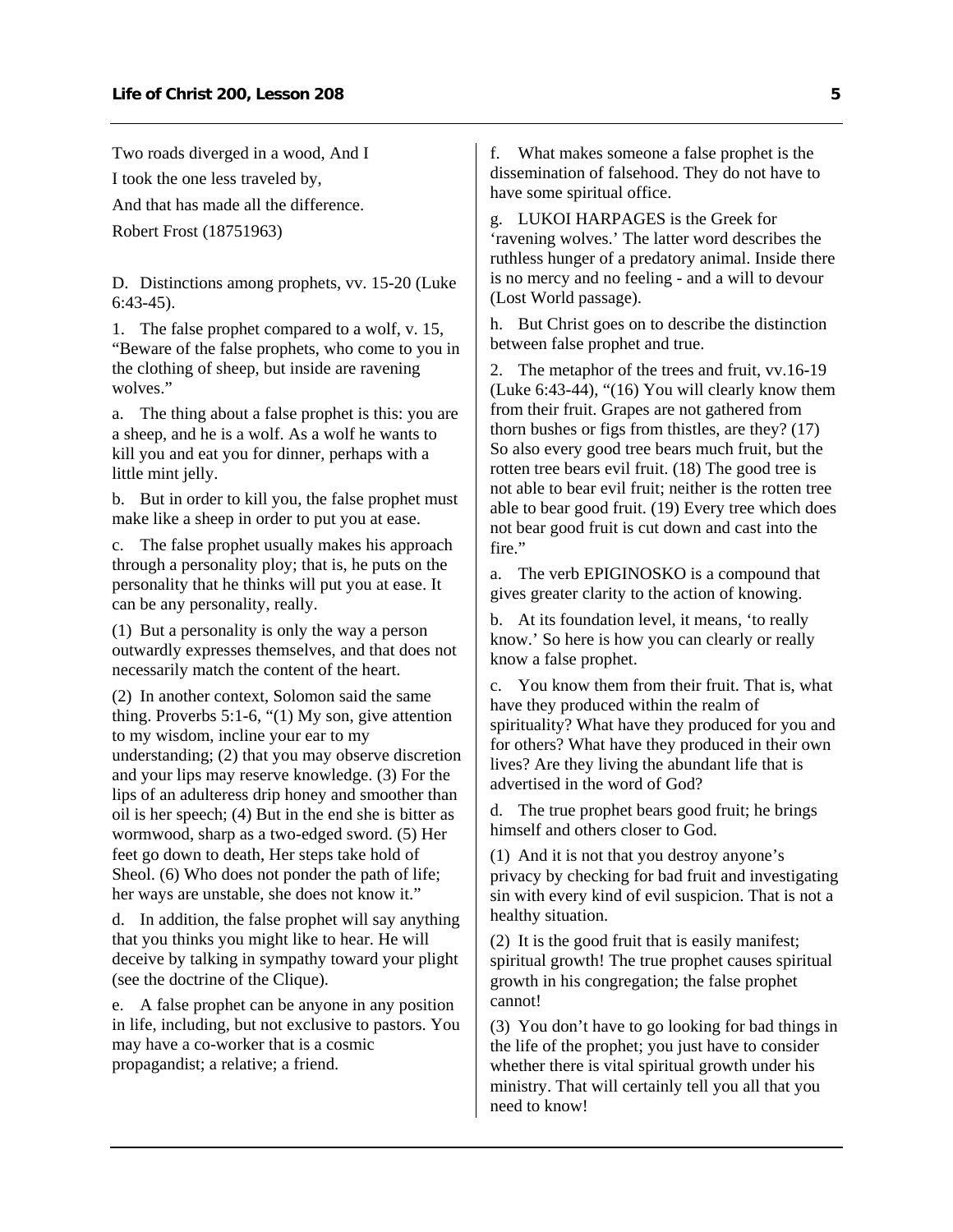e. And then verse eighteen concentrates on ability; that is, false prophets have no ability to bear fruit; true prophets are not able to produce evil fruit.

f. This principle is given further light by Luke in his final verse. We will wait until then to discuss it.

g. Every tree not bearing good fruit is cut down and cast into the fire; so it is with false prophets.

(1) The timing of the verbs in the sentence is as follows:

(a) The present participle POIOUN shows an action in an ongoing state. This is the picture of a tree that is not presently bearing good fruit.

(b) The two verbs, EKKOPTETAI and BALLETAI, are present passive indicatives, and their present tenses indicate that their actions take place at the same time as the not bearing.

(c) So the impression is that God steps in while the false prophet is still at his post. But this is a wrong impression.

(2) We can rule out the possibility of the judgment seat of Christ. It is the analogy of the fruit tree as it applies to the false prophet; but the analogy is not to stretch too far.

(3) We have the removal and burning of the false prophet, but by whom?

(4) The false prophet is removed by us. That is, we are to remove him from our lives. We cut down the tree and burn it.

(5) So this is the analogy. The cutting down of the tree is when you stop listening to him; the burning of the limbs is when you dismantle the complex of counterfeits and lies that he has placed in your soul.

(6) And churches have this responsibility among themselves, to cut down the false prophets from among themselves.

(7) That there are so many false prophets existing in the world, and that they are tolerated by churches and denominations everywhere is a very bad sign. It demonstrates an absence of truth.

(8) 1 John 4 comments on this same doctrine:

(a) Verse 1: "Virtue-Loved Ones, do not trust every spirit but test the spirits to see whether they are from God. Because many false prophets have gone out into the world." A spirit is one who communicates the Word. Introduces the test revealed in v.2. Many false prophets and Christian cults during the church age dispensation.

(b) Verse 2: "This is how we know the spirit which is from God: Every Spirit which confesses Jesus Christ as having come in the flesh is from God. "Hypostatic union is the key test for determining the most basic level of orthodoxy. The hypostatic union is the two natures of Christ, both God and man, inseparably united, without transfer or loss of attributes, without loss or transfer of separate identity, the union being both personal and eternal.

(c) Verse 3: "...and every spirit that does not confess Jesus is not from God. And this is the spirit of the enemy of Christ, which you have heard is coming and now is already in the world."

 The test is not universal. Those who admit the hypostatic union can still be in apostasy, but it is rare. Also, knowing the true doctrine of the hypostatic union does not guarantee spiritual maturity.

(d) Verse 4: "You yourselves are from God, children, and so have overcome them. For greater is the one in you than the one in the world." Being from God means staying within the orthodox doctrines of the faith. If you do that, you will overcome falsehood, and false teachers. The one in us is God the Holy Spirit, who guides us into all truth through His recall ministry.

(e) Verse 5: "They are from the world, and because of this they speak from the viewpoint of the world, and the world listens." The world is the cosmic system. If you are involved in the cosmic system, you will become a propagandist for it, and all others who are involved in the cosmic system will listen.

(f) Verse 6: "We ourselves are from God. Whoever knows God hears us. Whoever is not from God does not hear us. From this we know the spirit of truth and the spirit of deception." John is a communicator of the truth, and those who know God will listen under his authority and others like him. Those in the cosmic system will not. The very nature of the matter is that positive people find communicators of the truth; negative people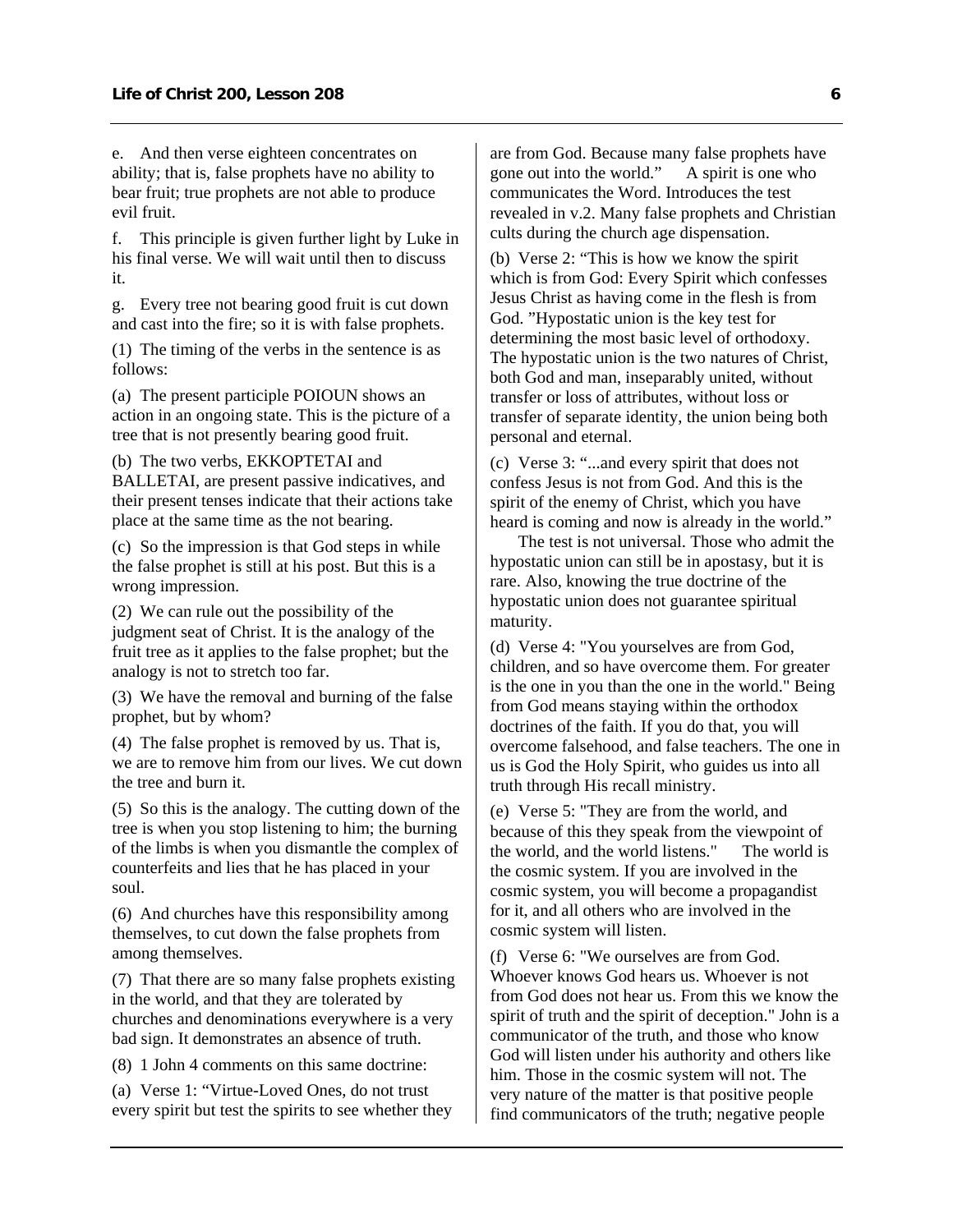find communicators of the cosmic counterfeits and lies.

3. The correlation of the metaphor to reality, Luke 6:45, "(45) The good man brings forth what is good from the good treasure of his heart, and the evil man brings forth evil from evil; For his mouth speaks from the overflow of his heart."

a. Now Luke provides us with an excellent conclusion: and it sounds more than a little familiar.

b. Hasn't Christ just said, in this very sermon, "For where your treasure is, there also will be your heart"?

c. He meant a simple thing, really. What you desire will become the seat of your thinking.

d. Now the principle is extended. The treasure of the heart manifests itself in the thoughts, motives, words, and actions of every man.

e. So that the good man has a good treasure in his heart, and the evil man has evil there.

f. Here Christ properly concentrates on the spoken expression of the heart; that is, what the false prophet has to say. For it is what the prophet says that is the worst of all. His words do the damage.

g. Illustration #1, the words of Satan in the garden (see attached sheet, from Origin of Life).

h. Illustration #2, Wormtongue.

4. The conclusion, v.20, "So in conclusion, you will clearly know them from their fruit."

a. This is a simple reiteration of the principle.

b. The combination of ARA GE indicates the conclusion. It is the opposite of GE ARA, which is contracted to GAR in most cases. GAR tells you that the writer is going to comment further; ARA GE says that this is the final part.

E. Distinctions for the Kingdom from the tribulational frame of reference, vv.21-27 (Luke 6:46-49).

1. The present attitude, Luke 6:46, "But why do you call Me 'Lord, Lord' and do not do what I say?"

a. Christ observes a present trend, and then asks a question. There were certainly those in the crowd who fell under this category.

b. They were hypocrites who outwardly called Christ KURIE, KURIE, and still refused to do what He commanded.

c. This was the sermon on the mount; certainly there were those present who gave their 'Amens' to the sermon. Who nodded outwardly with approval as each new revelation for the kingdom was given.

d. There are two future tenses here, and they describe two actions that go on at the same time. The first is KALEITE, calling. The second is POIEITE, doing.

e. The calling and the doing are opposites; the one is not consistent with the other.

f. And Christ asks this question rhetorically; He desires the crowd to honestly consider the motives for their words and deeds.

g. Now this is a most excellent way to conclude this sermon - with a focus on the inner priorities against the outward show.

h. 'Doing' here does not mean that Christ's kingdom is a system of legalism. There is a 'doing' that occurs in the soul before any 'doing' occurs outwardly.

i. Notice how Christ sets it up: that you can outwardly say one thing, but not do it. So the doing more likely concentrates on something inward.

j. And every good deed begins in the heart anyway. There is no truly good deed where the mental attitude is absent.

k. Furthermore, Christ ties this to entrance into His kingdom, which comes in the next verse.

2. The future judgment, v.21a, "Not everyone who says to Me, 'Lord, Lord' will enter into the kingdom of heaven,"

a. There is a present tense and a future tense here.

(1) The present tense is a participle, LEGON - The concentration is on the present action of 'saying' by a certain class of people.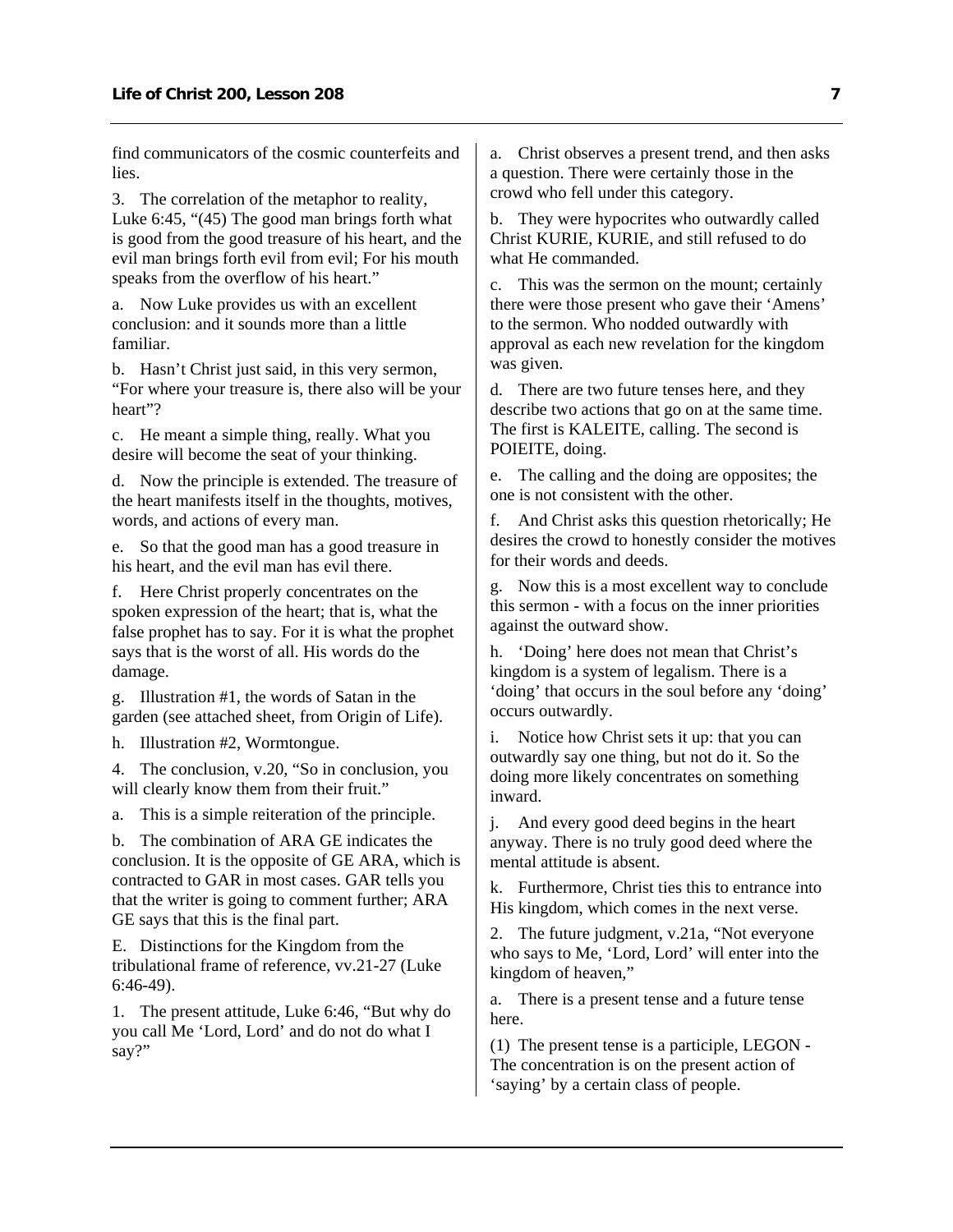(2) The future tense is EISELEUSETAI, from EISERCHOMAI.

b. So just because you call Christ 'Lord' does not mean that you will enter into His kingdom.

c. Now we must place this in its proper dispensational setting before we can make any further progress.

(1) For the very first time in His ministry, Christ is explaining the nature of His kingdom and offering it to His people. This is the purpose of the sermon on the mount.

(2) But of course His kingdom has not yet come, and apparently from this statement it is exclusive by nature. Not everyone will enter the Kingdom of Christ.

(3) There is therefore a panorama that extends before this moment. By necessity of Old Testament prophecy (Since OT prophecy is a revelation of something in the Divine Decree, it is not contingent on any other event. And as the time is not usually set, there is no date required, as well):

- (a) There must be an atonement;
- (b) There must be a resurrection;
- (c) There must be an ascension;
- (d) There must be a tribulation;
- (e) There must be a second advent;
- (f) There must be a millennium.

(4) And the millennium is the kingdom of Christ.

(a) So it is possible that many present at the sermon could enter into Christ's millennial kingdom.

(b) It could be as few as eight years from this very moment in Christ's life.

(5) Therefore, calling Christ 'Lord' has nothing to do with entering the kingdom, although some who make the statement will on account of their inner attitude. It is the inner attitude which must match up with the outward statement.

3. The standard for the judgment, v.21b, "but [only] the one who does the will of My Father Who is in heaven."

a. Now Christ sets the standard: that is, what constitutes 'doing' so that one enters the kingdom. b. It is 'doing' the will of God. And Christ has just revealed God's will for the kingdom in this very sermon.

(1) But there is the will of God regarding salvation, and the will of God regarding the Christian life after salvation.

(2) And just which is this one? It is an important question that is only answered by the last phrase of the segment.

c. This only indicates that spiritual maturity is the requirement for survival of the tribulation and entrance into the kingdom

d. The conditions of the tribulation are such that many immature believers will die. God will preserve only those who depend completely on Him.

(1) Matthew 24:9-13, "(9) Then they will deliver you to tribulation, and will kill you, and you will be hated by all nations because of My name. (10) At that time many will fall away and will betray one another and hate one another. (11) Many false prophets will arise and will mislead many. (12) Because lawlessness is increased, most people's love will grow cold. (13) But the one who endures to the end, he will be saved."

(2) There is an impossibility that the 'saving' in Matthew 24:13 has to with loss of salvation; eternal security is a dispensational constant.

(3) Furthermore, the use of SOZO is not limited to salvation alone. It can also represent a saving from physical danger or even the dangers of the cosmic system.

(4) Therefore, only those in spiritual maturity will last until the end of the tribulation; the others will die in the persecutions leading up to the second advent.

e. Conclusion: it is only those who remain alive at the second advent that enter into the millennial state. But unbelievers fit this filter just as effectively.

4. The excuses of the damned at this judgment, v.22, " Many will say to me in that day, 'Lord, Lord, didn't we prophesy in your name, and cast out demons in your name, and do many miracles in your name?'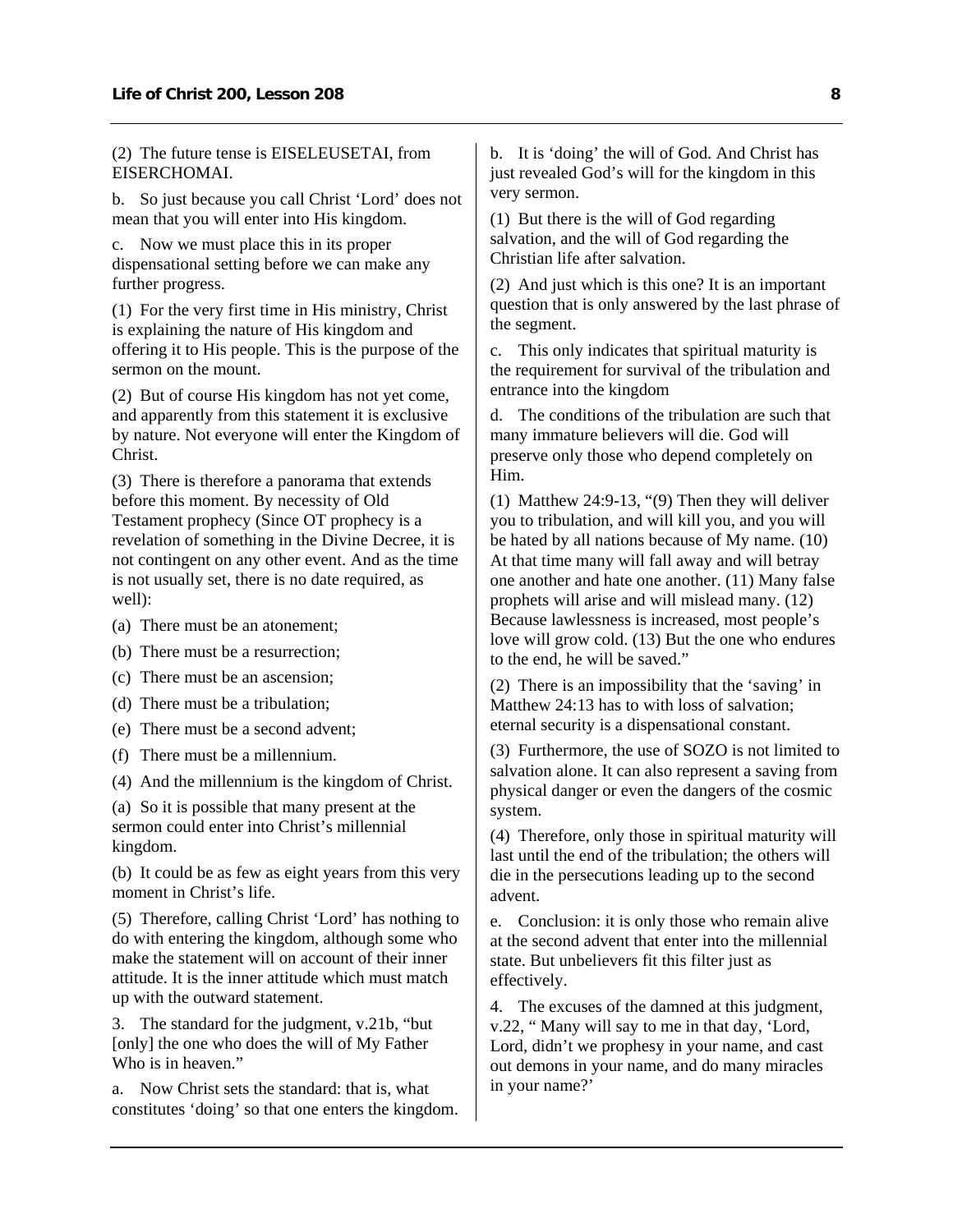a. The day is the Day of the Lord; it is according to Old Testament reckoning everything covered by eschatology from the beginning of the tribulation to the end of the millennium.

b. The plea comes from those who have failed during the tribulation, and they will base their plea on their works that they have done in Christ's name.

c. And the works are spectacular indeed; in fact, they are manifestations of supernatural things that seem to come from God the Holy Spirit.

d. And it is impossible to see those works as accomplished from other means. Matthew 12:22- 29 refutes this. "(22) Then a demon-possessed man who was blind and mute was brought to Jesus, and He healed him, so that the mute man spoke and saw. (23) All the crowds were amazed, and were saying, 'This man cannot be the Son of David, can he?' (24) But when the Pharisees heard this, they said, 'This man casts out demons only by Beelzebub the ruler of the demons.' (25) And knowing their thoughts Jesus said to them, 'Any kingdom divided against itself is laid waste; and any city or house divided against itself will not stand.' (26) If Satan casts out Satan, he is divided against himself; how then will his kingdom stand? (27) If I by Beelzebub cast out demons, by whom do your sons cast them out? For this reason they will be your judges. (28) But if I cast out demons by the Spirit of God, then the kingdom of God has come upon you. (29) Or how can anyone enter the strong man's house and carry off his property, unless he first binds the strong man? And then he will plunder the house."

e. The result is that they have accomplished all of those things by the power of the Spirit, because God is indeed faithful.

f. So doing great things for God in the way of Christian service is not the same as fulfilling the plan of God for the tribulation believers.

g. In fact, the general nature of the plan of God has the standard for spiritual maturity as a dispensational constant.

h. Since it is quite possible to perform under Christian service with impure motives this becomes an important lesson.

i. In conclusion, God the Holy Spirit is faithful in His various ministries related to Christian service; but anyone at any level of maturity may tap into His power; some of those ministries, like common grace, work completely apart from fellowship; therefore it is possible to be a Christian service superstar and spectacularly immature at the same time.

5. The response of Jesus Christ, v.23, "And then I will say the same thing to them: 'I never knew you; depart from me you who work lawlessness.'"

a. Christ will repeat the same phrase, over and over. The command comes in three parts:

(1) The first part is the evaluation of the relationship; there was never a relationship between Christ and this category of people. This would naturally preclude salvation.

(a) The verb for 'knowing' here is GINOSKO in the aorist tense. This is apparently a translation of the Hebrew YADAH - the verb for relationship knowledge.

(b) The adverb of time OUDEPOTE eliminates the chance that Christ ever had a relationship with this person.

(2) The second part is the command which is unique to the baptism of fire: depart from Me. This verb is APOCHOREITE.

(a) It is an ironic statement by Christ, because it is the formulaic verb for demon exorcism. In other words, this is what you normally said to a demon as you exorcised him.

(b) So they exorcised demons in Christ name, for the excitement or approbation or whatever, and now He is performing an exorcism over them.

(c) So these Christian servants without God are command to depart from the presence of Christ.

(d) Just where they are commanded to depart is found elsewhere in baptism of fire passages.

(3) The third is the evaluation of their works. And this evaluation is pretty stunning. These people have cast out demons and done miracles and even prophesied in Christ's name.

(a) An Christ identifies their working as lawlessness. Being apart from the Law meant no good whatsoever.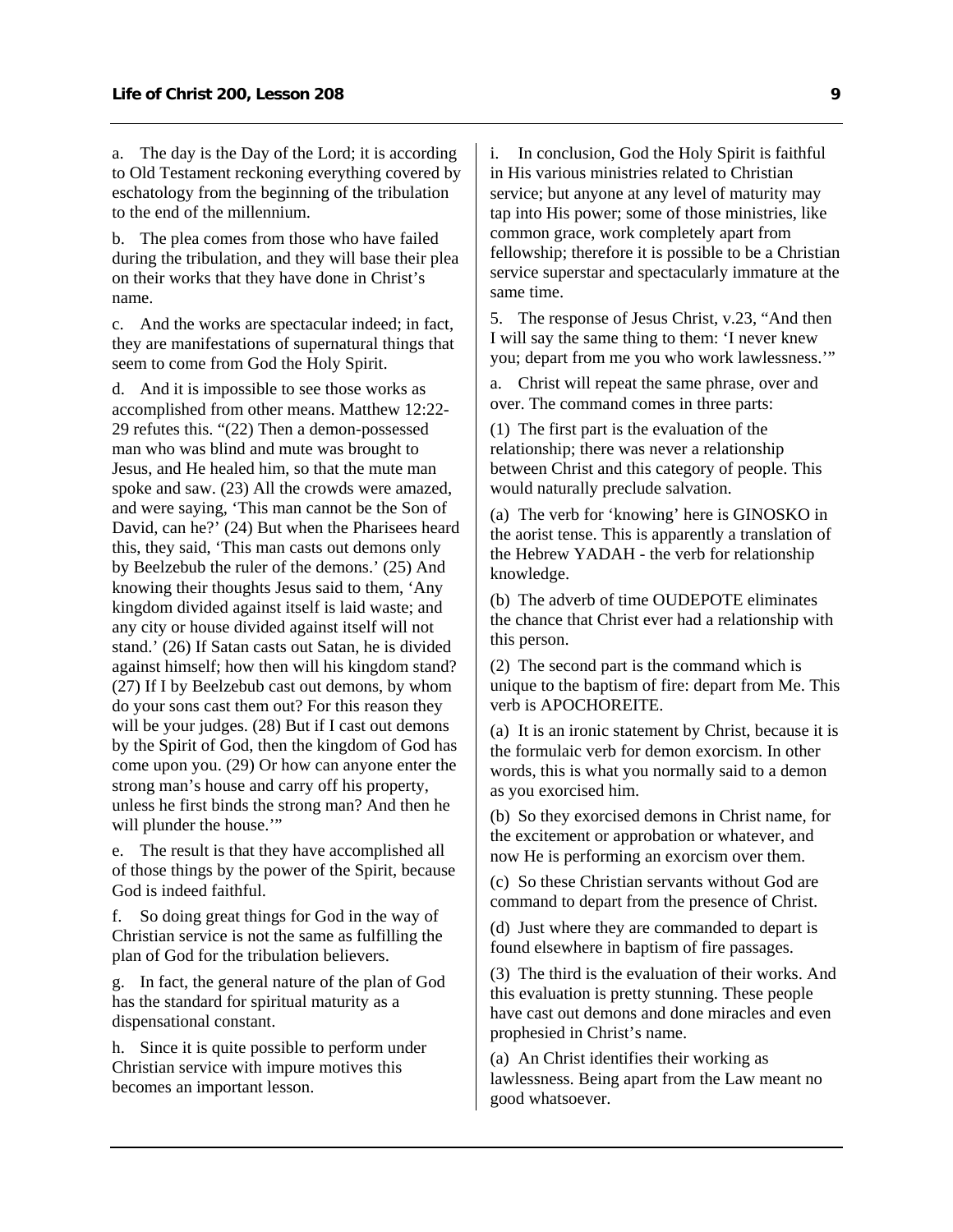(b) And more than that, it makes it perfectly clear that we can do great things for God (apparently), and yet not even have a relationship with Him.

(c) We can do great things for God, and not even be in fellowship with Him.

(d) A reminder: the greatest thing you will ever do for God is fulfill His plan for your life, and that does not add up to Christian service.

b. Now the baptism of fire comes into focus here (see attached doctrine).

(1) The Baptism of Fire is the judgment of the unbelievers of the Tribulation at the Second Advent. They are removed from the earth and placed in fire for 1000 years until the Last Judgment.

(2) This involves both the Jews and Gentiles of the tribulation; and therefore the millennium begins with mature believers only. Matthew 3:11- 12, "(11) As for me, I baptize you with water for repentance, but He who is coming after me is mightier than I, and I am not fit to remove His sandals; He will baptize you with the Holy Spirit and fire. (12) His winnowing fork is in His hand, and He will thoroughly clear His threshing floor; and He will gather His wheat into the barn, but He will burn up the chaff with unquenchable fire." (Also Luke 3:16).

(3) Baptism in Homeric and Classical Greek. The basic definition was to place one thing into another, so that one or the other would be changed.

(a) This meaning began in Homer's time. Homer wrote of the giant Ulysses who took a piece of hot metal and rammed it into Cyclop's one eye, and called it "baptizing." The eye was changed by the metal.

(b) Homer's Odyssey, book 9, used baptism for hot metal changed by water when a smith dipped a piece of hot iron into water.

(c) Xenophon said that the Spartans baptized their spears by putting them into a bowl of blood. The spears were metaphorically changed into implements of killing by giving them an affinity for blood.

(d) Euripides used the word for a ship changed by its sinking. Its hull was now resting on the bottom, instead of the surface. It was now a completely different ship, one that sailed under the ocean.

(e) So "baptize" in the classical Greek meant to dip one thing into another thing so that the essence of the original thing was changed by the dipping. The change can be either real, or metaphorical.

(4) The time of the baptism of fire is the Second Advent. 1 Thessalonians 1:7-9, "(7) ...and to give relief to you who are afflicted and to us as well when the Lord Jesus will be revealed from heaven with His mighty angels in flaming fire, (8) dealing out retribution to those who do not know God and to those who do not obey the gospel of our Lord Jesus. (9) These will pay the penalty of eternal destruction, away from the presence of the Lord and from the glory of His power."

(5) The Baptism of Fire for the Jews is predicted by the Old Testament prophets.

(a) Ezekiel  $20:34-38$ , " $(34)$  I will bring you out from the peoples and gather you from the lands where you are scattered, with a might hand and with an outstretched arm and with wrath poured out; (35) and I will bring you into the wilderness of the peoples, and there I will enter into judgement with you face to face. (36) As I entered into judgment with your fathers in the wilderness of the land of Egypt, so I will enter into judgment with you," declares the Lord God. (37) I will make you pass under the rod, and I will bring you into the bond of the covenant; (38) and I will purge from you the rebels and those who transgress against Me; I will bring them out of the land where they sojourn, but they will not enter the land of Israel. Thus you will know that I am the Lord."

(b) Isaiah 1:25-28, "(25) I will also turn My hand against you, and will smelt away your dross as with lye and will remove all your alloy. (26) Then I will restore your judges as at the first, and your counselors as at the beginning; after that you will be called the city of righteousness, a faithful city. (27) Zion will be redeemed with justice and her repentant ones with righteousness. (28) But transgressors and sinners will be crushed together, and those who forsake the Lord will come to an end."

(c) Malachi 3:5, "Then I will draw near to you for judgment; and I will be a swift witness against the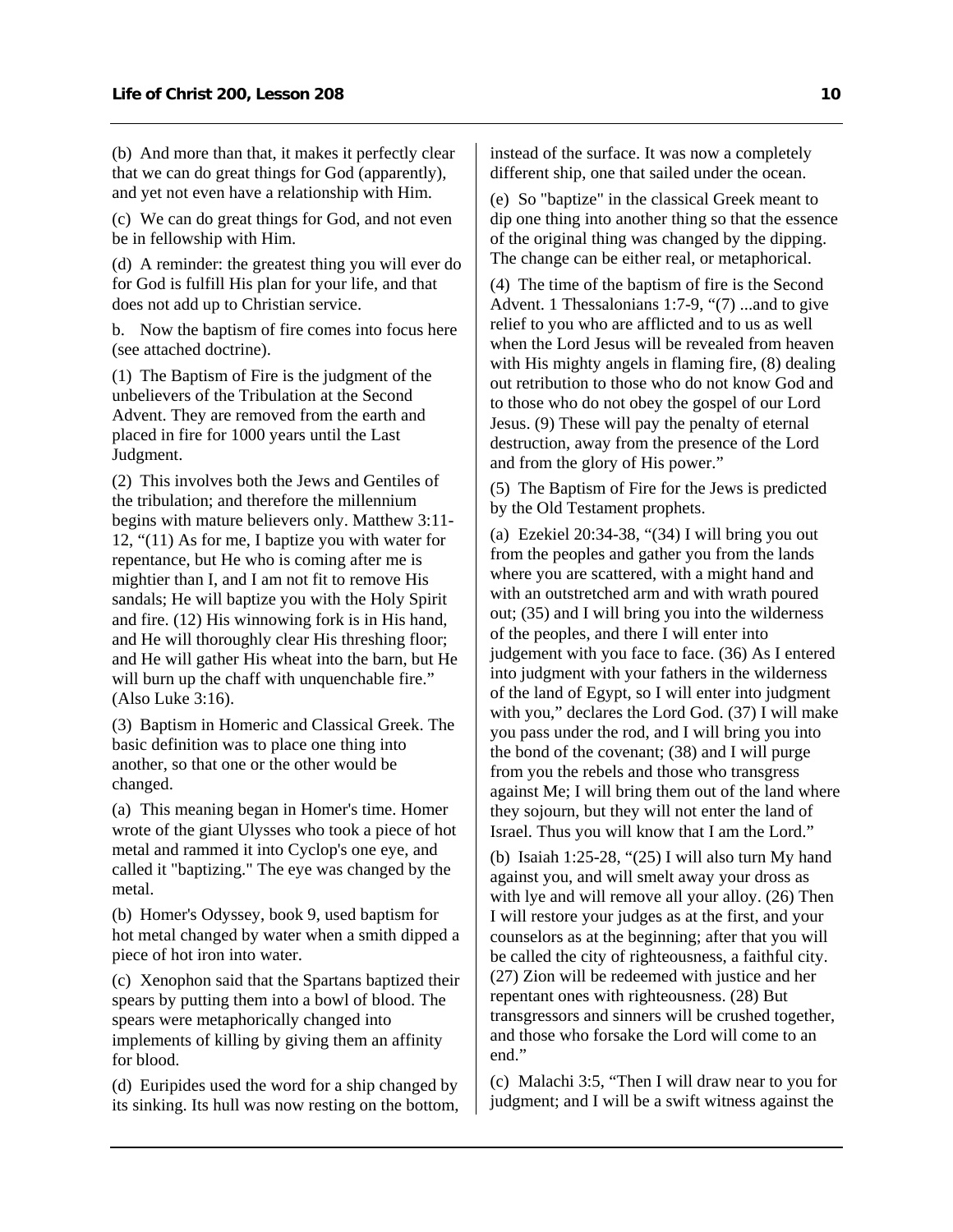sorcerers and against the adulterers and against those who swear falsely, and against those who oppress the wage earner in his wages, the widow and the orphan, and those who turn aside the alien and do not fear Me."

(d) Malachi 4:1-2, "(1) 'For behold the day is coming, burning like a furnace; and al the arrogant and every evildoer will be chaff; and the day that is coming will set them ablaze,' says the Lord of armies, 'so that it will leave them neither root nor branch.' (2) But for you who fear My name, the sun of righteousness will rise with healing in its wings; and you will go forth and skip about like calves from the stall.'"

(6) The Baptism of Fire for the Gentiles is mentioned by Christ, Matthew 25:31-46. "(31) But when the Son of Man comes in His glory, and all the angels with Him, then He will sit on His glorious throne. (32) All the nations will be gathered before Him; and He will separate them from one another, as the shepherd separates the sheep and the goats."

(7) There are five parables that teach the baptism of fire:

(a) The wheat and the tares, Matthew 13:24-30, 36-40.

(b) The good and bad fish, Matthew 13:47-50.

(c) The ten virgins, Matthew 25:1-13.

(d) The sheep and the goats, Matthew 25:31-46.

(e) The talent test, Matthew 25:14-30.

c. Christ is trying to motivate His audience by informing them about the coming judgment of the Baptism of Fire. He is motivating them to believe and initiate a relationship with God through Him.

6. The parable of the foundations, vv.24-27 (Luke 6:47-49): "Therefore whoever hears these words of mine and does them, he will be compared to a wise man, who dug and went deep and founded his house upon the rock; and the rain descended, and the torrent came and the winds blew and burst against that house, and it did not fall, for it had been founded upon the rock. And everyone who hears these words of mine does not do them will be compared to a foolish man, who built his house upon the sand without a foundation; and the rain descended, and the

torrents came, and the wind blew and burst into that house, and it fell and the fall of it was great.'"

a. This is a harmony of the two passages from Matthew and Luke.

b. This is the application for the entire Sermon on the Mount. They contain Christ's concluding remarks about all that He has just spoken.

c. Therefore it is a parable about the effect of the Word of God in our lives, from the gospel of salvation to the doctrines leading to maturity.

d. "Therefore whoever hears these words of mine and does them, he will be compared to a wise man, who dug and went deep and founded his house upon the rock; and the rain descended, and the torrent came and the winds blew and burst against that house, and it did not fall, for it had been founded upon the rock."

(1) This first section has to do with the person who is positive to the teachings of Christ.

(2) Notice the twofold provision: hearing and doing, AKOUEI and POIEI. They are simple verbs in the Greek. Hear and do (HAPIRU).

(3) The indefinite pronoun HOSTIS is a proclamation of the faithfulness of God - it is 'whoever.' That means if you do it, God will always be faithful in response.

(4) The point of comparison is a PHRONIMO ANDRI, a man of decisive thinking; a wise man.

(5) This wise man dug and went deep and founded his house upon the rock, EPI TEN PETRAN.

(6) The rock is Bible Truth; it is 'these words of mine,' according to Christ. So Christ has given His kingdom offer, and described the tenets of that kingdom in some detail.

(7) The region of Israel has no great floods as we think of great rivers overflowing their banks. They did however have flash floods, much like what we have here in the west; flash floods which are exceptionally powerful by nature.

(8) There are many torrents in this world and even greater ones in the next; there are torrents of suffering that can potentially destroy our spiritual well-being and our most-precious relationship with God.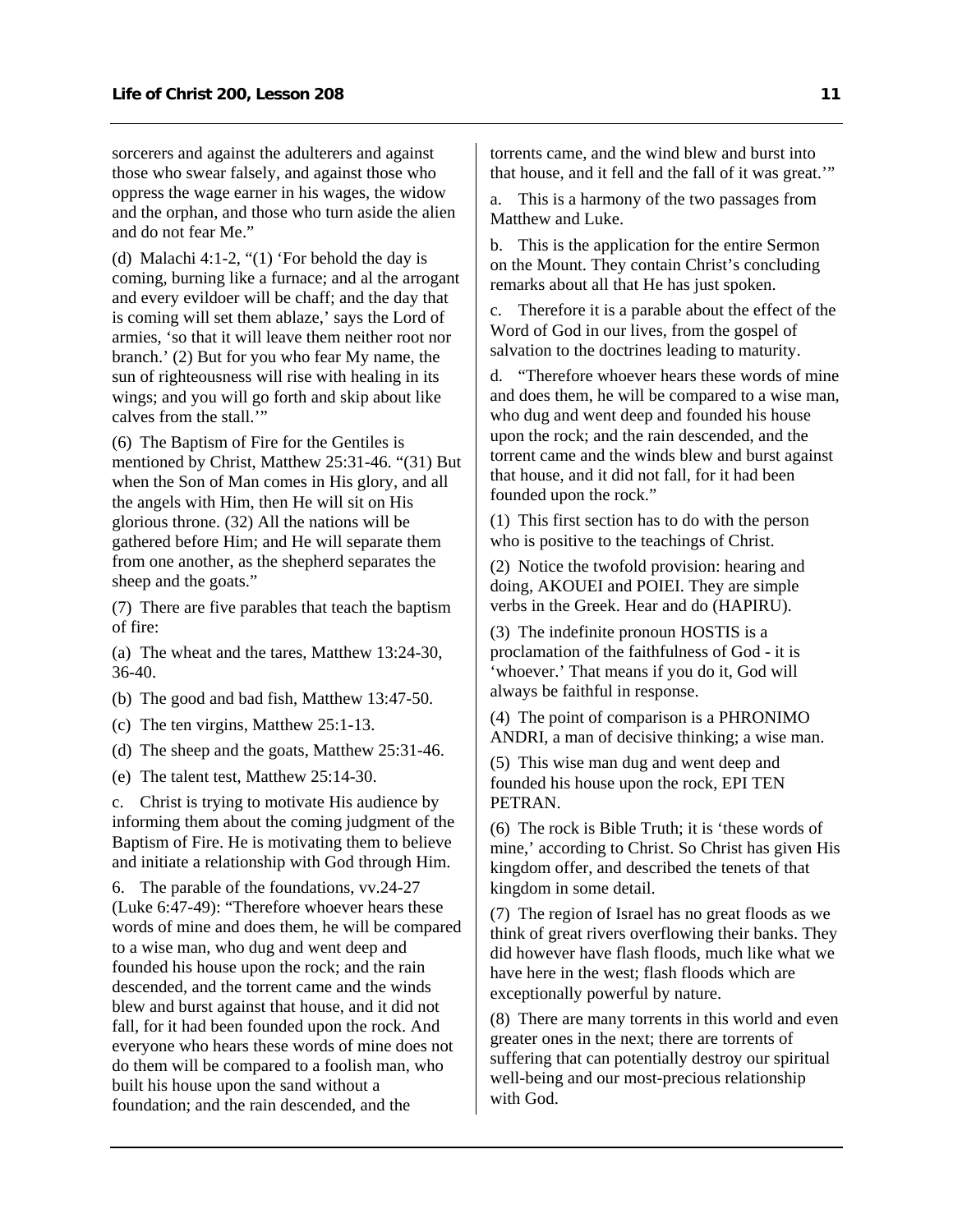(9) The house is the house of our spiritual lives it is really the house of our souls.

(10) Suffering may destroy our mental wellbeing, the way we perceive and react to the world.

e. The second half of the parable outlines the actions of a fool.

(1) The fool builds his house on the sand without a foundation.

(2) The rain is going to come; sooner or later there will be a flood of suffering that comes.

(3) And the house without a foundation will fall, and the fall of it will be great.

(4) Principle: suffering causes you to check your premises.

(a) Many people ask the question, "How can a loving God allow His creatures to suffer?" In other words, suffering causes a dissonance in the soul.

(b) This is a legitimate question that is answered completely by the Bible, and there are two answers:

Because they choose to suffer.

Because suffering is designed for our own good.

(c) Because God is righteous, there exists the concept of absolute right, and a difference between right and wrong.

(d) Because God is just, when people choose against God, they suffer, and when they choose for Him, they are blessed.

(e) God gave people the freedom of choice, and He respects that freedom, even when people make the wrong choice.

(f) When people make bad decisions, they must be made responsible for those decisions, and they suffer.

(g) Suffering, however, is always for our own good, even when it is the result of a bad decision.

(h) Also, suffering often comes through no fault of our own. We can suffer from the bad decisions of others, or from the apparent whim of nature.

(i) Even this category of suffering is for our own good.

(j) No matter when, or for what reason any human being suffers, it is designed by the plan of God for the benefit of that person.

(k) The way that God works suffering for our good is a marvelous revelation of His character.

(l) If we are in the plan of God, then we can understand suffering and benefit from it. In essence, we can turn adversity into advantage.

(m) If we are outside of the plan of God, then the suffering is intensified, because we do not understand why we suffer.

(n) In human history, there are two categories of people. Those who benefit from suffering and those who do not.

(o) In life, suffering is always an agent for change, and you will either be a better or a worse person for it, but never the same.

(5) Doctrinal orientation to life.

(a) Infallibility means that Scripture never fails to work when applied on the basis of accurate interpretation.

(b) Inerrancy means that the original autograph of Scripture contains no errors whatsoever.

(c) Doctrinal orientation means that you seek the truth, and then orient your life to it.

(d) Doctrinal orientation means that there is no question too puzzling for Bible truth to answer.

(e) Doctrinal orientation means that there is no problem too great for Bible truth to solve.

(f) Doctrinal orientation means that the #1 priority in your life is the intake, inculcation and application of Bible truth.

7. The end of the Sermon... Matthew 7:28-29, "(28) And it came about when Jesus concluded these words, the crowds were lightning-struck at His teaching; (29) For He was teaching them as having authority and not like their scribes."

a. The verb EXEPLESSONTO comes from EKPLESSO. It meant to be struck by lightning, or knocked senseless.

b. So the Sermon on the Mount was a lightningbolt to this audience - they were shocked by the teaching.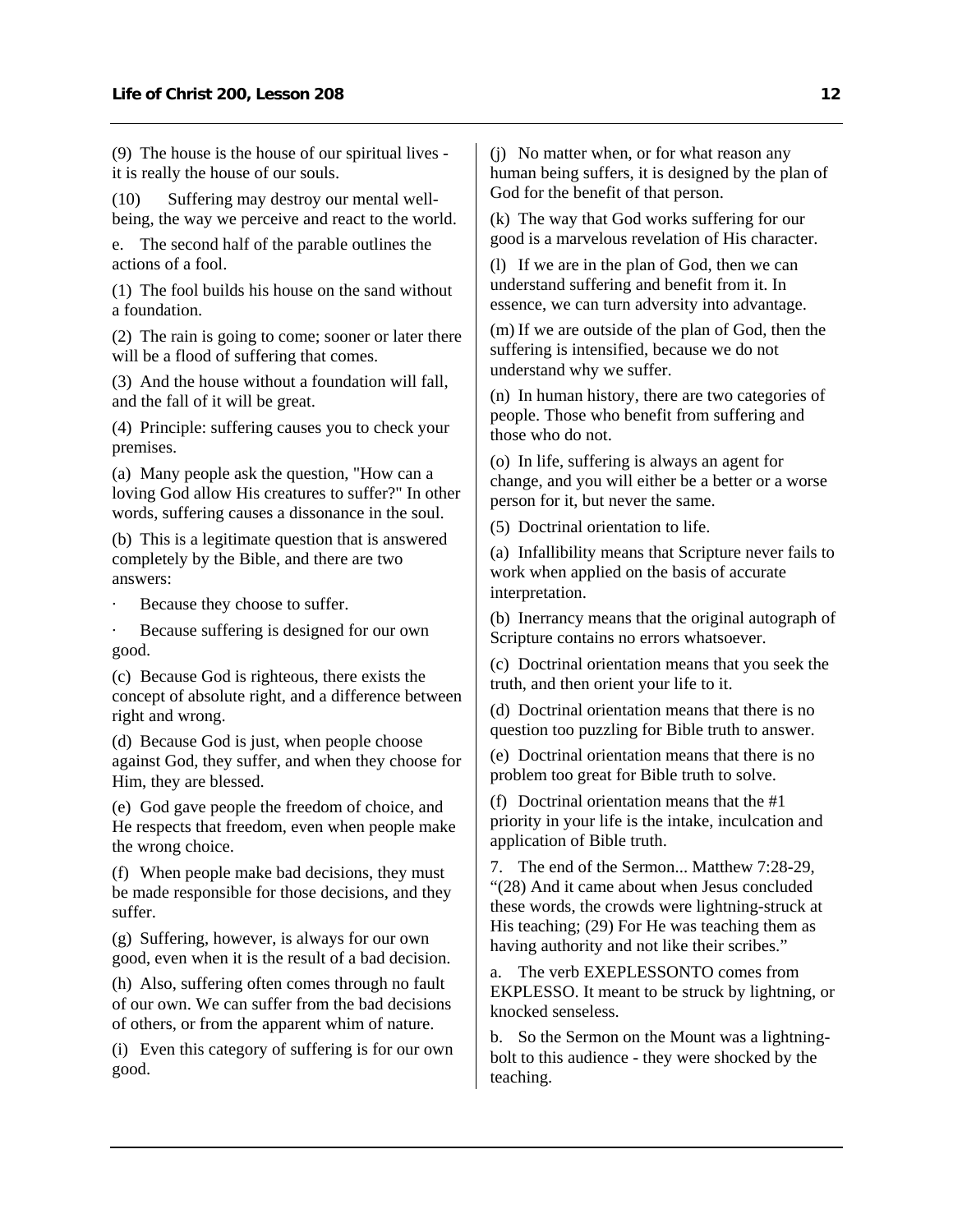<span id="page-14-0"></span>c. And Matthew goes on to explain why. It was dogmatic Bible teaching. EXOUSIAN is the word Matthew employs to describe that teaching. It is the Greek word for rightful authority.

d. And further description is given by comparison to the Scribes. The Scribes did not teach with authority, and so the people were unused to the concept.

e. Teaching with authority is the only way to effectively communicate anything. When you do so, you convey to your listeners the idea that you believe in what you say, and you know the subject matter well.

f. Sometimes scholarship is the enemy of authority.

g. There are certain elements in scholarship which lead to a righteous dogma.

(1) It must have right motivation.

(2) It must stay within the basic framework of orthodoxy.

(3) It must follow proper and thorough methods without getting lost in the details.

(4) It must understand the principle of necessary detail.

(5) It must have self-esteem.

#### **Christ and the Centurion**

Matthew 8:5-13

"(5) And after He entered Capernaum, a centurion came to Him beseeching Him, (6) and saying, "Lord, my servant has been stricken paralyzed at home, suffering great pain." (7) And He says to him, "I myself will heal him after arriving." (8) And after formulating an answer, the centurion said, "Lord, I am not worthy for You to come under my roof, but just say a word, and my servant will be healed. (9) For I myself am also a man under authority, having soldiers under me; and I say to this one, "Go!" and he goes, and to another, "Come!" and he comes, and to my slave, "Do this!" and he does it." (10) Now after Jesus heard this, He marveled, and said to those who were following, "Truly I say to you, I have not found such great faith from anyone in Israel. (11) And I say to you, that many will come from east and west and recline at the table with Abraham, and

Isaac, and Jacob, in the kingdom of heaven; (12) but the sons of the kingdom shall be cast out into the outer darkness; in that place there shall be wailing and gnashing of teeth." (13) And Jesus said to the centurion, "Go; let it happen to you as you believed." And the servant was healed that very hour."

#### Luke 7:1-10

"(1) When all of His words were finished for the hearing of the people, He entered into Capernaum. (2) Now a certain slave of a centurion, who was precious to him, having a severe affliction was continually at the brink of death. (3) After hearing about Jesus he sent to him elders of the Jews, asking Him in order that He might save his slave after he came. (4) And those appearing before Jesus were urgently exhorting Him 'He is worthy for whom you will do this. (5) For he loves our nation and he himself built a synagogue for us. (6) And Jesus went with them. But when He traveled [to a point] not far from the house at all, the centurion sent friends saying to Him, 'Lord, do not be bothered, for I am not worthy for you to come under my roof. (7) Therefore neither did I consider myself worthy to come before You; but say a word, and let my servant be healed. (8) For I myself am also a man under authority having under my own command soldiers, and I say to this one 'Go!' and he goes, and to another, 'Come!' and he comes, and to my slave, 'Do this!' and he does.' (9) And after hearing these things Jesus marveled at him and after turning to the crowd following Him said, 'I say to you, never in Israel have I found such great faith.' (10) And after returning to the house the messengers found the slave permanently healed.

#### Exposition.

The centurion was the rough equivalent of a modern captain of infantry. He ruled 100 men. The ISBE describes his duties in this way: "The ordinary duties of the centurion were to drill his men, to inspect their arms, food, and clothing, and to command them in the camp and in the field."

The Roman army was a tough, extremely disciplined force. They kept themselves in superb physical condition, and were the masters of the battlefield during this period of history.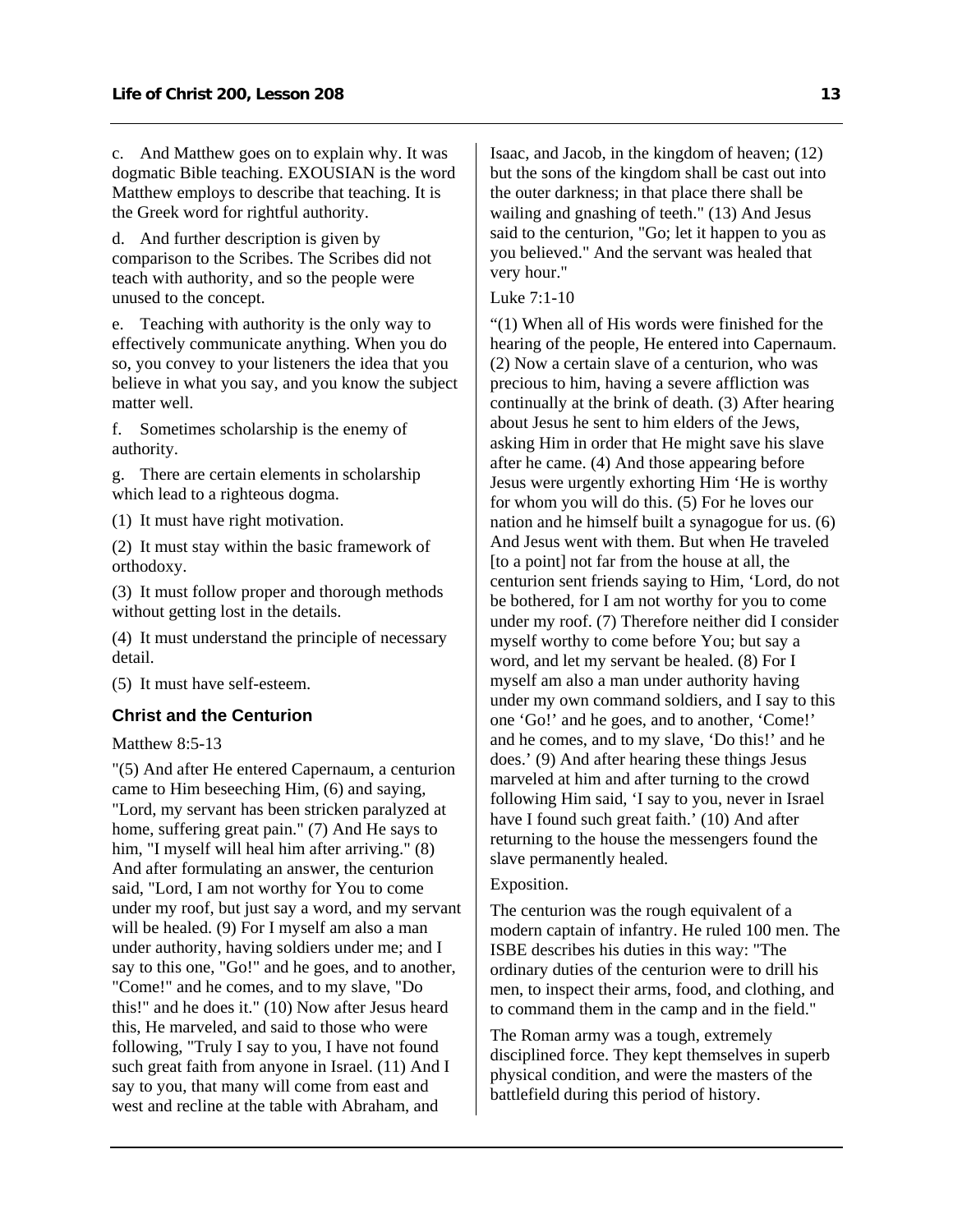The centurion of this story was a leader of the military outfit in Capernaum. It was tough duty; many miles from home, and in a place that was much different from the shores of the Italian peninsula. The Roman military men were a hated lot, and Capernaum in Galilee was a seething hotbed of rebellion. The Roman soldiers were alienated from the populace, and treated like dirt by them.

But this centurion at least has an awareness of public relations while he is among the Gentiles. He has built the Jews a synagogue and this is evidence to the Jews that he loves their nation.

Christ was well known for healing and miracles, and the word was spreading that He was the messiah, the king of the Jews.

This particular centurion was a conscientious man, who cared very much for his servants. The kind of servant here is not a slave, but a hand-servant or even armor bearer. It is the Greek PAIS. He was honored by the centurion - ENTIMOS means to honor or value highly.

One of them fell terribly ill.

There is a clear association between the healings done by Christ and His atonement on the cross.

The healings of physical ailments foreshadowed the healing of sin on the cross.

The exorcisms foreshadowed the final subduement of demons.

The miracles foreshadowed the fantastic nature of the eternal kingdom.

These things validate because they are supernatural, and no one else could do them. But they are also full of meaning.

The power of the Lord was unto Christ for healing. Luke says it in 5:17: KAI DUNAMIS KURIOU EN EIS TO IASTHAI AUTON.

This is important. Here it says clearly, explicitly, that Christ heals by the power of the Lord, and not by the power of His own deity as the second person of the Godhead. This is the exact representation of the doctrine of kenosis.

Also, there is an implication that there were times when the power was not available. So this was a God given and directed power, and God chose the timing. It includes self awareness of that power. In some way, Christ could detect what was going on, and be prepared to heal.

Matthew's gospel describes the ailment as follows:

BEBLETAI - The perfect passive indicative, third singular of BALLO. It means literally, 'has been thrown.' The nature of the verb indicates a very sudden occurrence, and even an accident. The perfect tense shows that this was believed to be a permanent condition.

PARALUTIKOS means the servant was prostrated by his ailment or accident.

DEINOS BASANIZOMENOS concentrates on what the servant felt - continual terrible pain.

(1) The adverb DEINOS is the same as the one included in the word dinosaur - 'terrible lizard.'

(2) The present passive participle BASANIZOMENOS portrays on ongoing action that is received by the servant. The verb itself describes one thing: physical torture.

Luke's gospel adds these distinctions:

KAKOS ECHON is 'having severe affliction.' The adverb KAKOS here is employed as a noun.

EMELLEN TELEUTAN denotes his status on the brink of death.

(1) The imperfect tense of MELLO demonstrates a continual past action, and so he was continually about to die.

(2) TELEUTAN is 'to end,' but here more properly 'to die.' The present active infinitive complements the preceding verb.

And when he heard about the proximity of our Lord, he immediately placed his hope in Him for the healing of his servant. When someone is in this kind of condition and pain, it lends a great sense of desperation and urgency to those responsible. Such was the case here.

He sent the local elders of the synagogue to Christ with the news; they had been at his house with concern for the slave. But it took this centurion's initiative to send them. He is a decisive man indeed.

And the elders plead his case before Christ.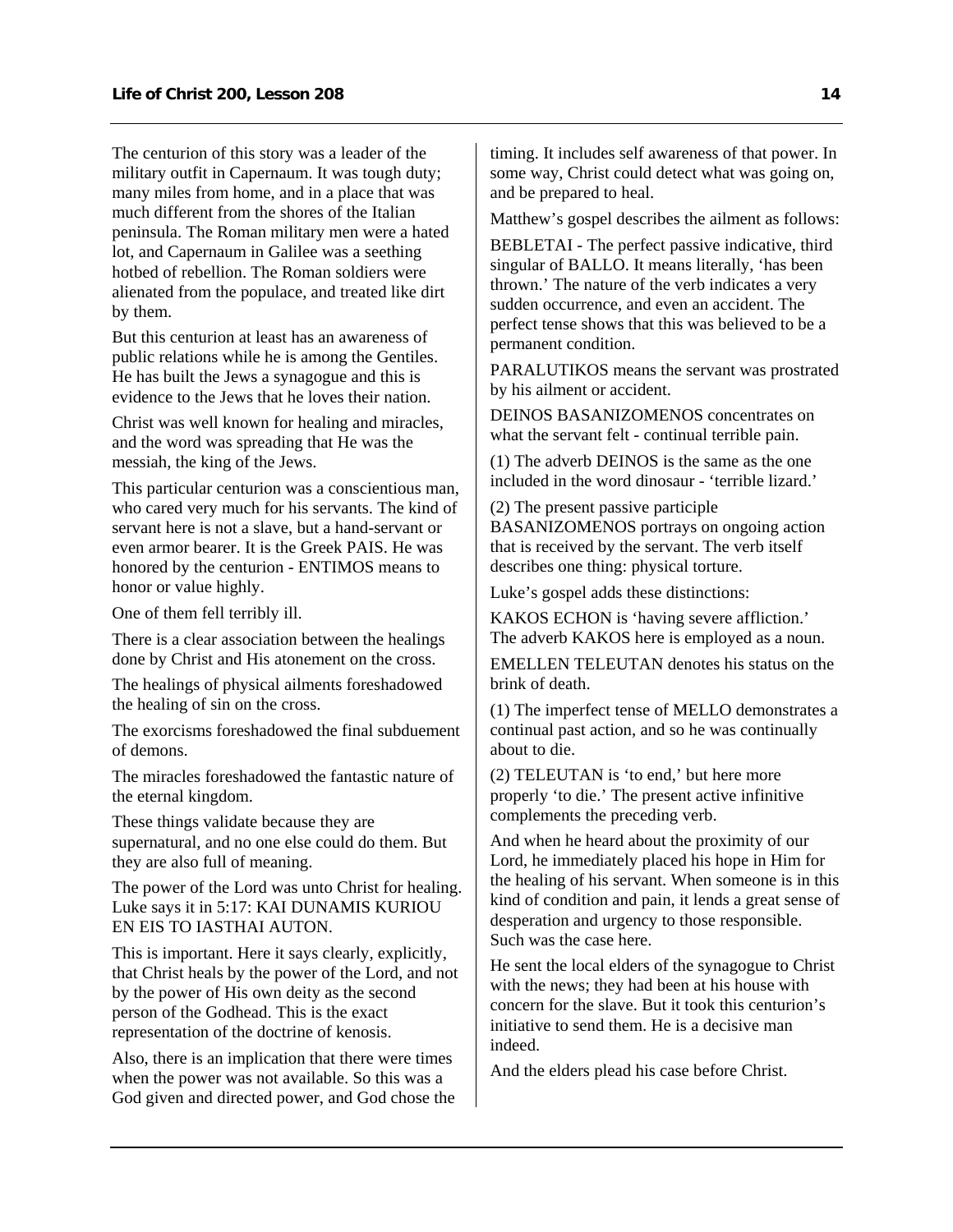The plead urgently, SPOUDAIOS is the adverb; it means speedily or urgently.

They identify the centurion as a man who is worthy due to his love for their nation and because he built their synagogue. Christ no doubt had another definition of worthiness.

Christ offers to come heal him, without hesitation. Christ shows no prejudice to this military foreigner. He desires to come personally.

The intensive use of the personal pronoun EGO indicates Christ's desire to come in person and heal the servant - "I myself will heal him after arriving."

The future active indicative THERAPEUSO tells us of Christ's total confidence in His ability to heal this servant. The indicative mood is the declarative indicative, showing a complete correlation to reality - this definitely will happen.

Now Christ got almost right up to the house; in some way the centurion knew our Lord was near perhaps he even saw Christ coming down the street with the elders and the crowd.

And so the centurion sent his friends out and through them makes his great statement of faith.

First, he says KURIE. This is the title of respect, given to someone of greater respect or rank. It is quite a statement coming from a Roman centurion, who would have outranked every Jew in the world.

Then he tells Christ not to be bothered, ME SKULLOU. This is the present passive imperative. The implication is that the act of walking that extra hundred yards or so would be a bother.

The centurion identifies the reason as his personal HIKANOS. This is insufficiency or unworthiness or even incompetence.

It would have its own frame of reference for a military man who was used to rigorous personal and professional standards.

This man identifies that he is not up to the standards of the Messiah; this is not only true humility, but it is also the exact kind of humility that is necessary for salvation and spiritual growth. The centurion realizes that there is nothing he can do to impress the Son of God; that the Messiah has superior standards that he cannot meet.

This is the prerequisite to faith: understanding your own insufficiency. All have sinned and fall short of the glory of God.

Blessed are the poor in spirit, for theirs is the kingdom of heaven!!!

Now this centurion is a commander of men; and he knows how authority works:

You have authority, which allows you to give commands.

And those under your authority had better obey. The Roman army had a rigorous system of discipline. Disobedience could get you killed rather quickly.

And he has correctly identified that Christ has the authority to heal.

Christ has the authority to heal; He commands the healing although not from His deity.

So Christ commands the power of the Spirit toward healing, and it is done, because He has the authority.

And this is faith: the trust in someone else to have the power and authority to exercise command over what you want done.

But Christ does not question the reason for the man's sense of inferiority; rather, He respects it. And more than that, He finds reason to praise this man's faith.

Christ calls the centurion's explanation the greatest expression of faith that He has ever seen.

This is because faith is simply putting your trust in someone else's legitimate realm of authority.

When you trust authority, you let them provide what it is they provide. Children let their parents provide the things that they need. They trust their authority. When parents tell their children what to do, it is because they know what is best for their children. When the centurion gives orders to his unit, it is because he knows what is best for them.

In the case of God, He provides salvation, and all that we need to rehabilitate our souls after salvation. But our trust of Him is required if we are to make these things a part of our lives.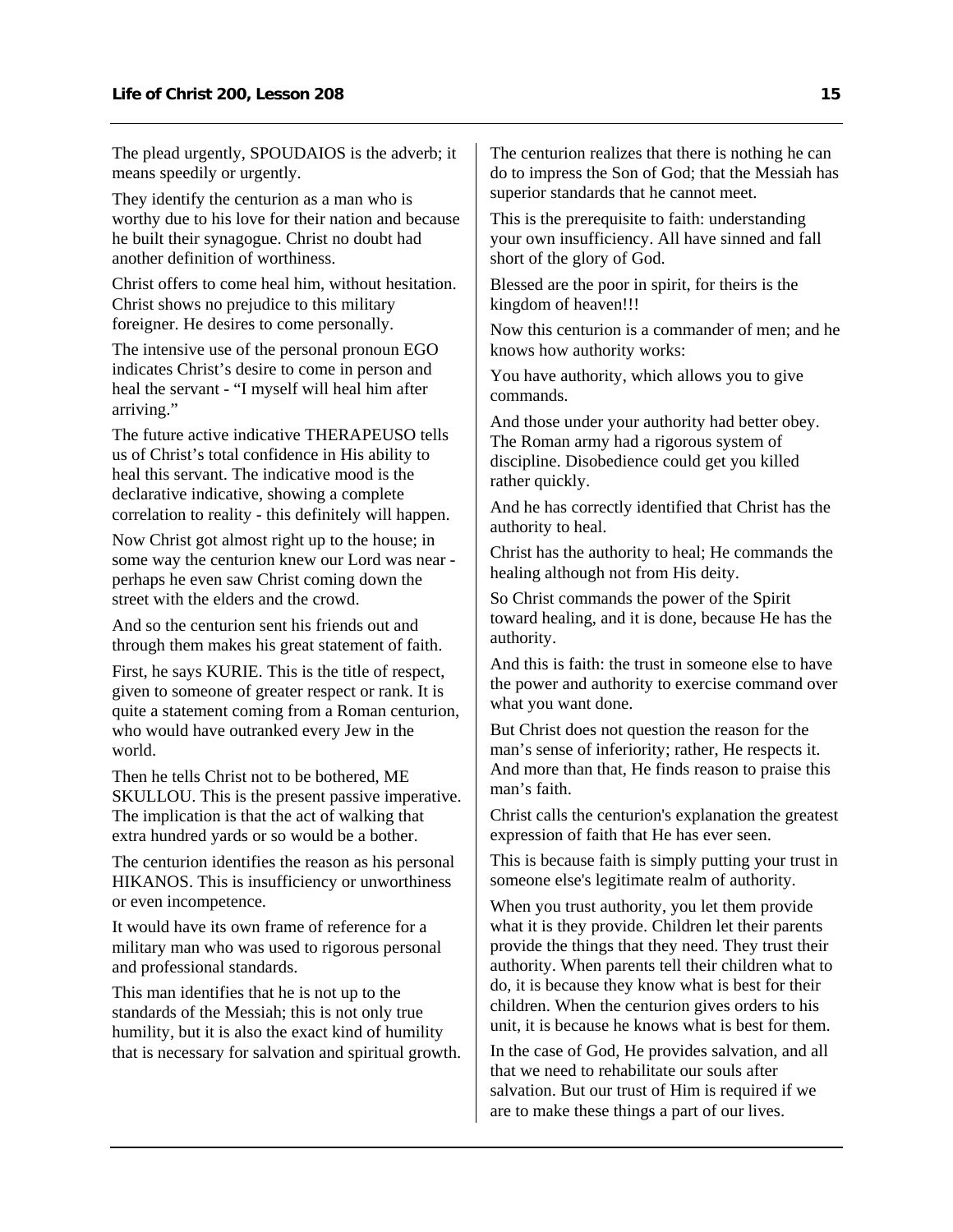This is why the grace plan of God has been attractive to military men throughout the ages. They have a ready made human frame of reference for these things.

So, faith-authority orientation, and the centurion is more than HIKANOS to reside at the table of Jesus Christ in the kingdom of heaven.

And Christ also compares his faith to that of anyone he has met of Jewish descent. This Gentile Roman soldier has greater faith than anyone Christ has ever met, including Jews.

Note that Christ never once rides this man for being a soldier; that he does not require him to repent from his soldierly ways. This was not required. This man had likely led his men in battle, and was likely to have killed in combat. Yet this is a man of great faith.

And then our Lord says this: "And I say to you, that many will come from east and west and recline at the table with Abraham, and Isaac, and Jacob in the kingdom of heaven; but the sons of the kingdom will be cast out into the outer darkness; in that place there shall be wailing and gnashing of teeth.'"

East and west is ANATOLON KAI DUSMON. This is an idiomatic saying that means 'all over the world.'

And the context here is the future - HEXOUSIN 'come' and ANAKLITHESONTAI 'recline' are both future tense verbs.

HEXOUSIN concentrates not on the arrival, but the presence of an affair. "There were 20 guests present at the party."

The everyday citizen did not own chairs. The table was low, so that they reclined at the table.

Reclining at the table with Abraham, Isaac, and Jacob in the kingdom of heaven means that you have survived the tribulation and you are now living in the millennium.

The sons of the kingdom will be cast out into the outer darkness - this is the imprisonment of the Jewish unbelievers from the tribulation; they are cast into Tartarus, and share their prison with the fallen angels.

The wailing and gnashing of teeth occur because of the fear of the last judgment at the great white throne. There is fear and utter regret.

Christ focuses on the sons of the kingdom - those who bear the hereditary imprint of Abraham, and yet do not believe in their Messiah. They carry the same judgment as all other believers.

Christ communicates this as a surprise to his Jewish listeners who are all around him. They may indeed have been shocked to hear this, considering their radical ethnocentrism.

The epilogue is this: "And Jesus said to the friends of the centurion, 'Go, let it happen to you as you believed.' And the servant was healed that very hour. And after returning to the house the messengers found the slave permanently healed."

GENETHETO is 'let it happen.' This verb portrays the introduction of something new on the scene. It is the aorist passive imperative, third singular of GINOMAI.

The aorist tense here depicts an action occurring in one moment's time.

The imperative of entreaty shows Christ as giving a polite command to someone He respects.

Remember, He has authority to heal this servant; and that power comes from God the Holy Spirit, a fellow member of the trinity.

HOS EPISTEUSAS - 'as you believed' - indicates that the occurrence of the healing is commensurate with the centurion's faith, but you have to be careful here.

Faith is not subjective; that is, it does not depend at all on our efforts or concentration or intensity of thought.

Rather, it is objective, so it depends on what we know about the authority of the powers that can make it happen.

Faith always works insofar as you understand how and under what circumstances the power and authority works in your behalf.

If there is a measure of faith, then, it is only in your understanding of Bible truth.

Your accumulation of truth forms the limits of your faith. The more you know, the more you can believe, the more you have.